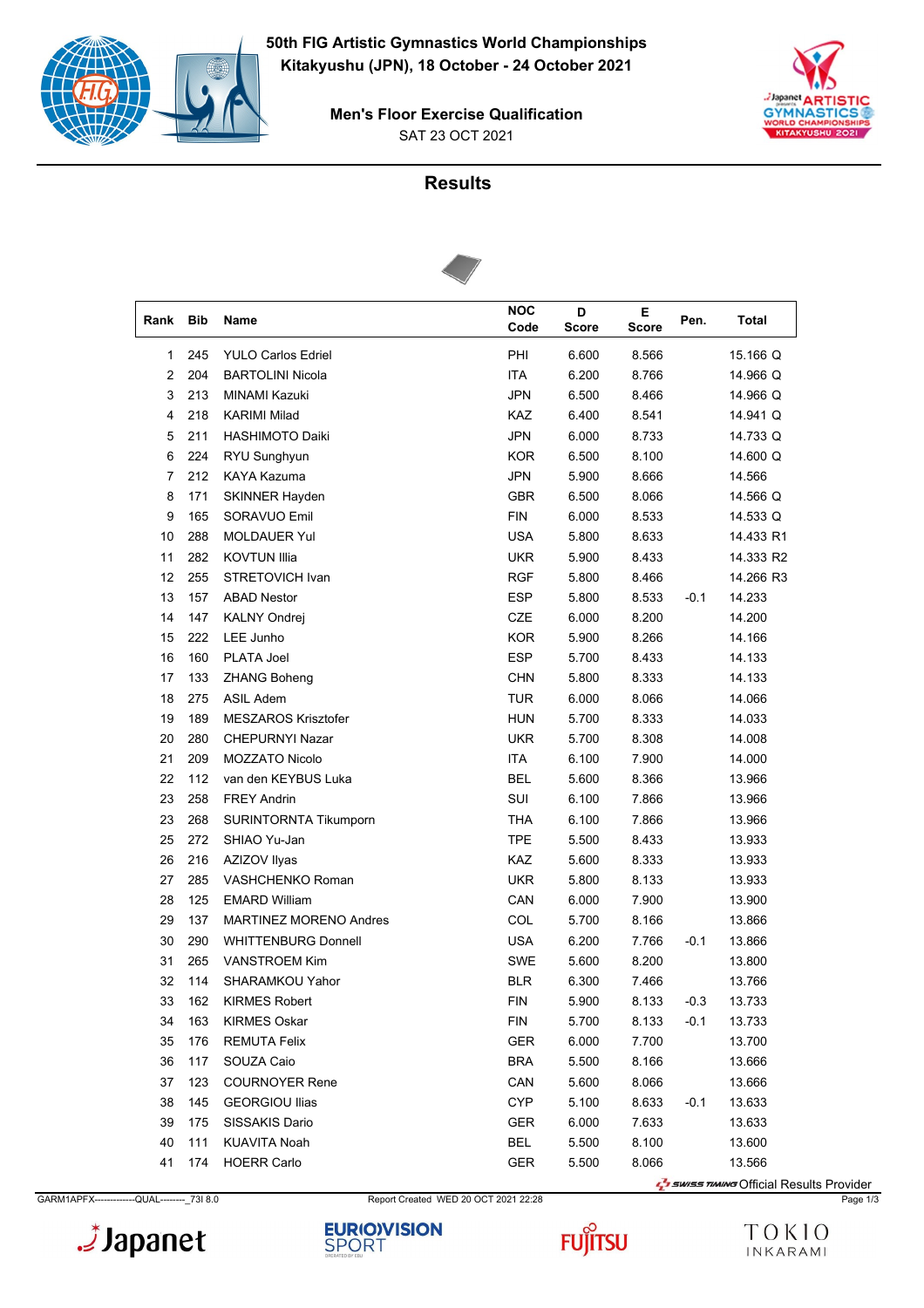

SAT 23 OCT 2021 **Men's Floor Exercise Qualification**



# **Results**



| Rank | <b>Bib</b> | Name                          | <b>NOC</b><br>Code | D<br><b>Score</b> | Е<br>Score | Pen.   | <b>Total</b> |
|------|------------|-------------------------------|--------------------|-------------------|------------|--------|--------------|
| 42   | 149        | DALSGARD Rani                 | <b>DEN</b>         | 5.500             | 8.000      |        | 13.500       |
| 43   | 246        | <b>ALMEIDA Bernardo</b>       | <b>POR</b>         | 5.000             | 8.466      |        | 13.466       |
| 44   | 247        | <b>CAMPOS Guilherme</b>       | <b>POR</b>         | 5.500             | 7.966      |        | 13.466       |
| 45   | 232        | <b>TVOROGAL Robert</b>        | LTU                | 5.100             | 8.333      |        | 13.433       |
| 46   | 170        | NATHAN Joshua                 | <b>GBR</b>         | 5.700             | 7.933      | $-0.2$ | 13.433       |
| 47   | 263        | <b>LIDBECK Filip</b>          | <b>SWE</b>         | 5.700             | 7.733      |        | 13.433       |
| 48   | 231        | <b>KUZMICKAS Tomas</b>        | LTU                | 5.100             | 8.300      |        | 13.400       |
| 49   | 278        | <b>ONDER Ahmet</b>            | <b>TUR</b>         | 6.000             | 7.600      | $-0.2$ | 13.400       |
| 50   | 248        | <b>NOGUEIRA Jose</b>          | <b>POR</b>         | 5.300             | 8.066      |        | 13.366       |
| 51   | 155        | MOHAMED Omar                  | EGY                | 5.800             | 7.533      |        | 13.333       |
| 52   | 135        | CALVO MORENO Jossimar Orlando | COL                | 5.600             | 7.800      | $-0.1$ | 13.300       |
| 53   | 194        | SINGH Yogeshwar               | <b>IND</b>         | 5.100             | 8.166      |        | 13.266       |
| 54   | 250        | IAKUBOV Mukhammadzhon         | <b>RGF</b>         | 5.700             | 7.733      | $-0.2$ | 13.233       |
| 55   | 131        | SHI Cong                      | <b>CHN</b>         | 5.600             | 7.600      |        | 13.200       |
| 56   | 198        | REINHARDSSON Valgard          | <b>ISL</b>         | 4.800             | 8.366      |        | 13.166       |
| 57   | 107        | <b>RUDY Ricardo</b>           | AUT                | 5.400             | 7.966      | $-0.2$ | 13.166       |
| 58   | 146        | <b>CERNY Frantisek</b>        | CZE                | 5.500             | 7.666      |        | 13.166       |
| 59   | 237        | ROJO Javier                   | <b>MEX</b>         | 5.600             | 7.566      |        | 13.166       |
| 60   | 260        | MBOYO Henji                   | SUI                | 5.200             | 7.900      |        | 13.100       |
| 61   | 200        | <b>GULIDOV Pavel</b>          | <b>ISR</b>         | 5.000             | 8.033      |        | 13.033       |
| 62   | 183        | <b>TANTALIDIS Antonios</b>    | <b>GRE</b>         | 5.700             | 7.433      | $-0.1$ | 13.033       |
| 63   | 242        | <b>HEGGEMSNES Sofus</b>       | <b>NOR</b>         | 4.700             | 8.266      |        | 12.966       |
| 64   | 113        | <b>DRANITSKI Sviataslau</b>   | <b>BLR</b>         | 5.500             | 7.566      | $-0.1$ | 12.966       |
| 65   | 159        | <b>MIR Nicolau</b>            | <b>ESP</b>         | 5.700             | 7.233      |        | 12.933       |
| 66   | 154        | <b>KHATER Zaid</b>            | EGY                | 5.000             | 7.900      |        | 12.900       |
| 67   | 205        | <b>GRASSO Thomas</b>          | <b>ITA</b>         | 5.300             | 7.500      |        | 12.800       |
| 68   | 273        | <b>TSENG Wei-Sheng</b>        | <b>TPE</b>         | 4.800             | 8.066      | $-0.1$ | 12.766       |
| 69   | 196        | <b>GUDMUNDSSON Martin</b>     | ISL                | 4.800             | 7.966      |        | 12.766       |
| 70   | 230        | CHASAZYROVAS Gytis            | LTU                | 5.400             | 7.733      | $-0.4$ | 12.733       |
| 71   | 239        | <b>GRUENBERG Jermain</b>      | <b>NED</b>         | 5.500             | 7.533      | $-0.3$ | 12.733       |
| 72   | 199        | THORISSON Jonas Ingi          | <b>ISL</b>         | 5.100             | 7.600      |        | 12.700       |
| 73   | 193        | KUMAR Abhijeet                | <b>IND</b>         | 4.400             | 8.266      |        | 12.666       |
| 74   | 201        | <b>INDIG Eyal</b>             | ISR.               | 4.800             | 7.800      |        | 12.600       |
| 75   | 243        | <b>WIBYE Harald</b>           | <b>NOR</b>         | 5.000             | 7.866      | $-0.3$ | 12.566       |
| 76   | 150        | CHIRIBOGA Israel              | ECU                | 4.900             | 7.666      |        | 12.566       |
| 77   | 104        | <b>BENDA Alexander</b>        | AUT                | 5.000             | 7.566      |        | 12.566       |
| 78   | 180        | <b>ILIOPOULOS Nikolaos</b>    | GRE                | 4.900             | 7.600      |        | 12.500       |
| 79   | 223        | LEE Junghyo                   | <b>KOR</b>         | 5.600             | 6.866      |        | 12.466       |
| 80   | 251        | <b>IGNATYEV Nikita</b>        | <b>RGF</b>         | 5.400             | 6.966      |        | 12.366       |
| 81   | 139        | <b>BENOVIC Aurel</b>          | <b>CRO</b>         | 6.100             | 6.366      | $-0.1$ | 12.366       |
| 82   | 295        | van Vi Luong                  | VIE                | 4.800             | 7.466      | $-0.3$ | 11.966       |

GARM1APFX-------------QUAL--------\_73I 8.0 Report Created WED 20 OCT 2021 22:28 Page 2/3





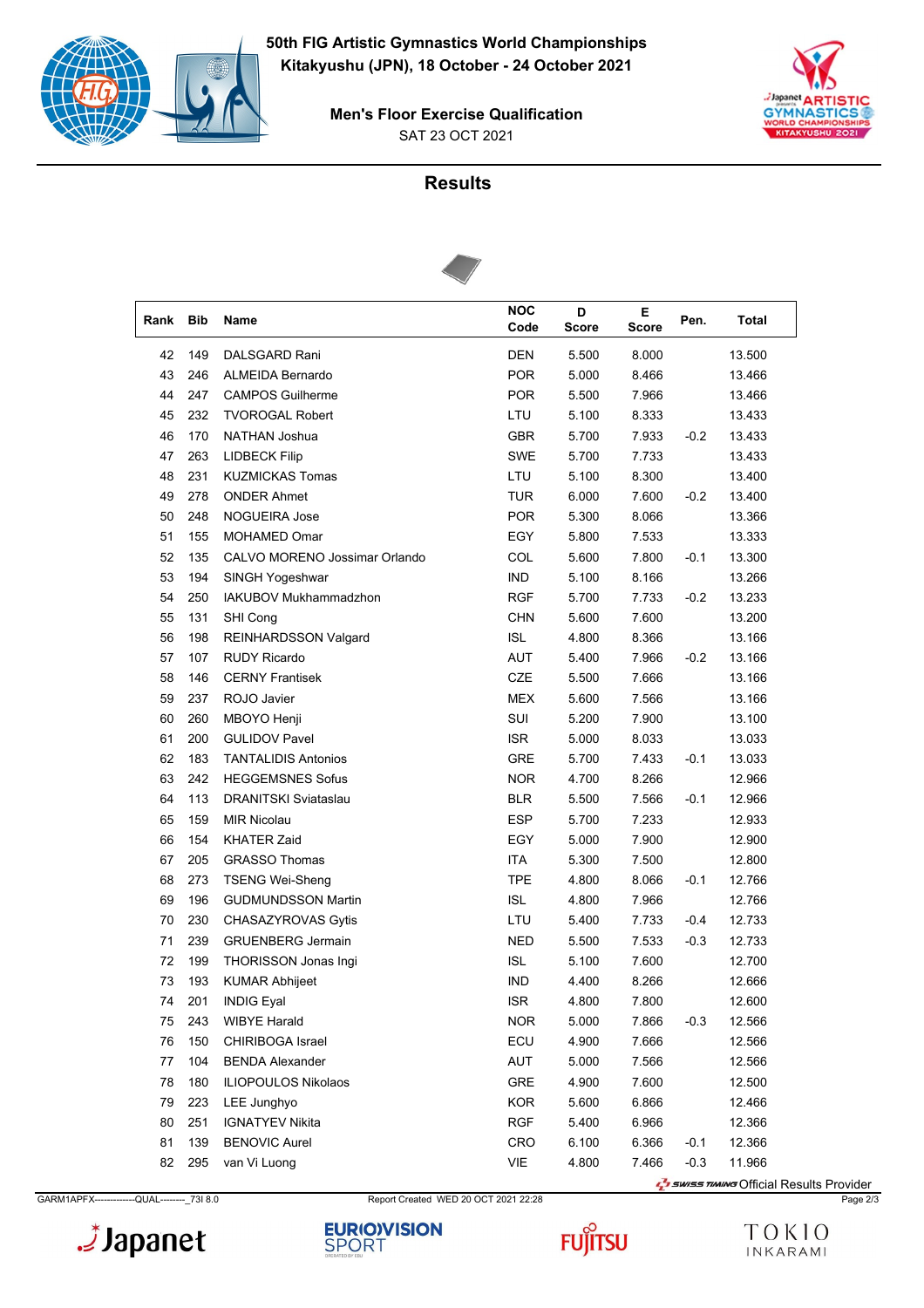

SAT 23 OCT 2021 **Men's Floor Exercise Qualification**



#### **Results**



| Rank | <b>Bib</b> | <b>Name</b>                        | <b>NOC</b><br>Code | D<br><b>Score</b> | Е<br><b>Score</b> | Pen.   | <b>Total</b> |
|------|------------|------------------------------------|--------------------|-------------------|-------------------|--------|--------------|
| 83   | 294        | <b>TRINH Hai Khang</b>             | <b>VIE</b>         | 5.400             | 6.866             | $-0.3$ | 11.966       |
| 84   | 136        | <b>JIMENEZ GIRALDO Dilan</b>       | COL                | 5.600             | 6.266             |        | 11.866       |
| 85   | 269        | <b>HUNG Shih-Tung</b>              | <b>TPE</b>         | 5.100             | 6.733             |        | 11.833       |
| 86   | 190        | <b>TOMCSANYI Benedek</b>           | <b>HUN</b>         | 5.300             | 6.533             |        | 11.833       |
| 87   | 119        | ALEKSANDROV Yordan                 | <b>BUL</b>         | 5.000             | 6.700             | $-0.1$ | 11.600       |
| 88   | 274        | <b>ARCA Mustafa</b>                | <b>TUR</b>         | 5.200             | 6.266             |        | 11.466       |
| 89   | 169        | <b>CUNNINGHAM Dominick</b>         | <b>GBR</b>         | 5.900             | 5.566             |        | 11.466       |
| 90   | 220        | <b>NABIYEV Farukh</b>              | <b>KAZ</b>         | 5.500             | 5.900             | $-0.2$ | 11.200       |
| 91   | 259        | <b>KRATTER Moreno</b>              | <b>SUI</b>         | 6.000             | 5.433             | $-0.4$ | 11.033       |
| 92   | 188        | DOBROVITZ Adam                     | <b>HUN</b>         | 5.000             | 5.950             |        | 10.950       |
| 93   | 292        | NGUYEN van Khanh Phong             | <b>VIE</b>         | 4.500             | 6.433             |        | 10.933       |
| 94   | 121        | <b>TRIFONOV Teodor</b>             | <b>BUL</b>         | 5.600             | 5.733             | $-0.4$ | 10.933       |
| 95   | 153        | <b>AFIFY Mohamed</b>               | EGY                | 5.100             | 5.600             |        | 10.700       |
| 96   | 120        | <b>DIMITROV Dimitar</b>            | <b>BUL</b>         | 5.100             | 5.600             | $-0.1$ | 10.600       |
| 97   | 181        | <b>KONSTANTINIDIS Christoforos</b> | <b>GRE</b>         | 5.500             | 5.466             | $-0.4$ | 10.566       |
| 98   | 267        | <b>BAOBENMAD Suphacheep</b>        | <b>THA</b>         | 5.300             | 5.233             | $-0.3$ | 10.233       |
| 99   | 140        | <b>JOVICIC Marko</b>               | <b>CRO</b>         | 5.200             | 5.100             | $-0.2$ | 10.100       |
| 100  | 244        | <b>BROSZIO Pablo</b>               | <b>PAN</b>         | 3.700             | 6.233             |        | 9.933        |
| 101  | 229        | <b>PLATE Ricards</b>               | LAT                | 4.800             | 5.800             | $-0.7$ | 9.900        |
| 102  | 236        | <b>NUNEZ Isaac</b>                 | <b>MEX</b>         | 4.600             | 3.433             | $-0.6$ | 7.433        |
|      | 192        | <b>KUMAR Ashish</b>                | <b>IND</b>         |                   |                   |        | <b>DNS</b>   |
|      | 235        | <b>NEUMAIER Diego</b>              | <b>MEX</b>         |                   |                   |        | <b>DNS</b>   |
|      | 264        | <b>RUMBUTIS David</b>              | <b>SWE</b>         |                   |                   |        | <b>DNS</b>   |

**Note:** If a qualified gymnast withdraws from the final, they may be replaced by another gymnast from the same NOC if that gymnast is ranked higher than the nominated reserve gymnasts. **Legend: D** Difficulty **DIS** Did Not Start **E** Execution **Pen.** Penalty **Q** Qualified for Floor Exercise Final **Rx** Reserve for Floor Exercise Final

GARM1APFX-------------QUAL--------\_73I 8.0 Report Created WED 20 OCT 2021 22:28 Page 3/3







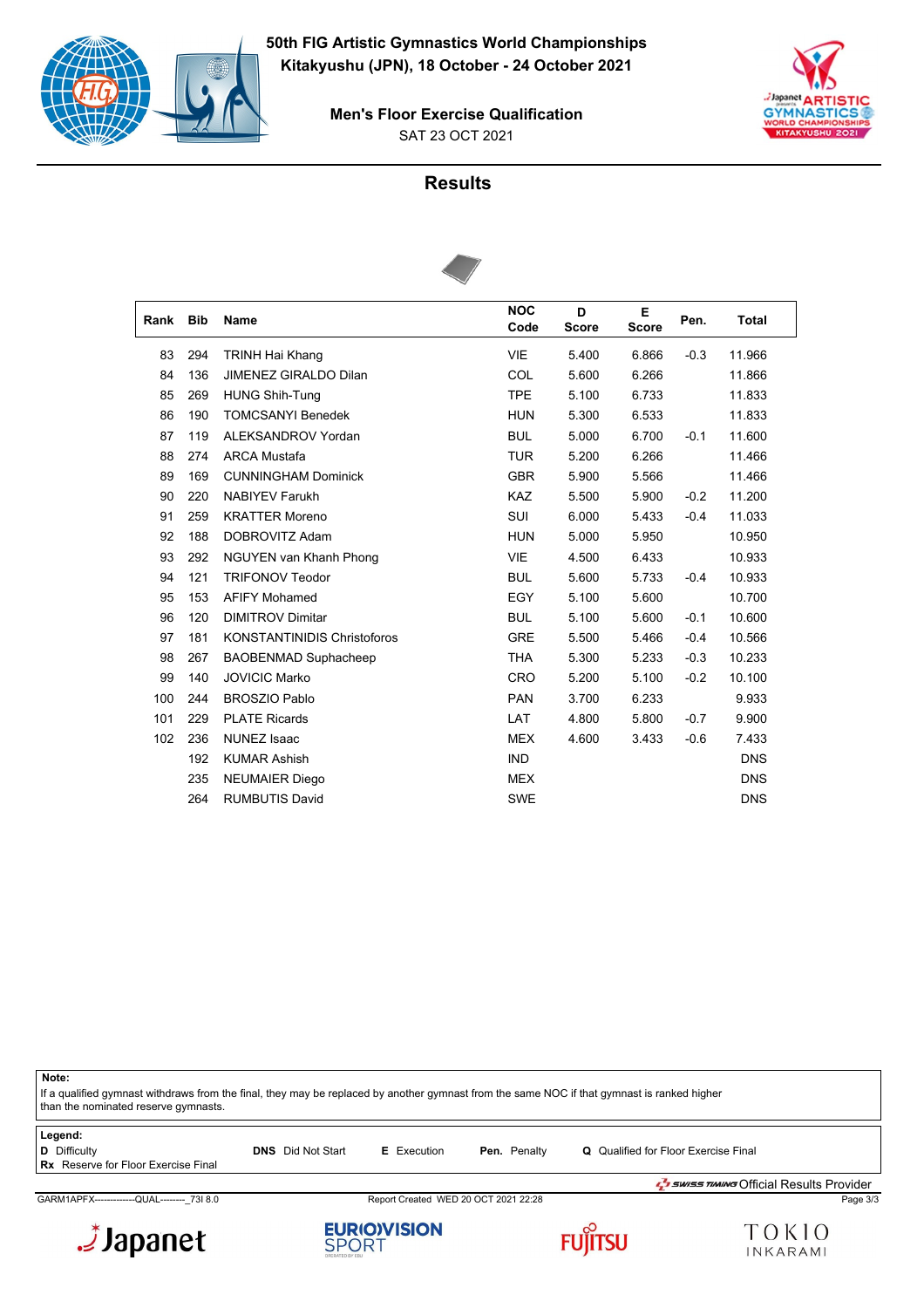

SAT 23 OCT 2021 **Men's Pommel Horse Qualification**





| Rank | <b>Bib</b> | Name                          | <b>NOC</b><br>Code | D<br><b>Score</b> | Е.<br><b>Score</b> | Pen. | Total     |
|------|------------|-------------------------------|--------------------|-------------------|--------------------|------|-----------|
| 1    | 132        | <b>WENG Hao</b>               | <b>CHN</b>         | 6.600             | 9.000              |      | 15.600 Q  |
| 2    | 289        | NEDOROSCIK Stephen            | <b>USA</b>         | 6.500             | 8.866              |      | 15.366 Q  |
| 3    | 291        | <b>YODER Alec</b>             | <b>USA</b>         | 6.500             | 8.800              |      | 15.300 Q  |
| 4    | 211        | <b>HASHIMOTO Daiki</b>        | <b>JPN</b>         | 6.400             | 8.675              |      | 15.075 Q  |
| 5    | 170        | NATHAN Joshua                 | <b>GBR</b>         | 6.600             | 8.433              |      | 15.033 Q  |
| 6    | 219        | <b>KURBANOV Nariman</b>       | KAZ                | 6.200             | 8.800              |      | 15.000 Q  |
| 7    | 212        | KAYA Kazuma                   | <b>JPN</b>         | 6.600             | 8.333              |      | 14.933 Q  |
| 8    | 141        | <b>UDE Filip</b>              | CRO                | 6.000             | 8.866              |      | 14.866 Q  |
| 9    | 133        | <b>ZHANG Boheng</b>           | <b>CHN</b>         | 5.800             | 8.866              |      | 14.666 R1 |
| 10   | 103        | MERDINYAN Harutyun            | <b>ARM</b>         | 6.200             | 8.466              |      | 14.666 R2 |
| 11   | 238        | de MUNCK Loran                | <b>NED</b>         | 6.300             | 8.266              |      | 14.566 R3 |
| 12   | 253        | <b>NAIDIN Sergei</b>          | RGF                | 6.200             | 8.333              |      | 14.533    |
| 13   | 272        | SHIAO Yu-Jan                  | TPE                | 6.100             | 8.133              |      | 14.233    |
| 14   | 281        | <b>HRYKO Vladyslav</b>        | <b>UKR</b>         | 6.500             | 7.666              |      | 14.166    |
| 15   | 256        | <b>BERTONCELJ Saso</b>        | <b>SLO</b>         | 6.100             | 8.033              |      | 14.133    |
| 16   | 201        | <b>INDIG Eyal</b>             | <b>ISR</b>         | 5.800             | 8.266              |      | 14.066    |
| 17   | 240        | <b>RIJKEN Frank</b>           | <b>NED</b>         | 5.800             | 8.166              |      | 13.966    |
| 18   | 223        | LEE Junghyo                   | <b>KOR</b>         | 6.100             | 7.866              |      | 13.966    |
| 19   | 122        | CLAY Zachary                  | CAN                | 6.200             | 7.733              |      | 13.933    |
| 20   | 283        | <b>PAKHNIUK Petro</b>         | <b>UKR</b>         | 5.600             | 8.300              |      | 13.900    |
| 21   | 143        | <b>ZUGEC Mateo</b>            | CRO                | 5.400             | 8.466              |      | 13.866    |
| 22   | 204        | <b>BARTOLINI Nicola</b>       | <b>ITA</b>         | 5.200             | 8.600              |      | 13.800    |
| 23   | 142        | <b>VLAHEK Jakov</b>           | CRO                | 5.700             | 8.066              |      | 13.766    |
| 24   | 195        | Mc CLENAGHAN Rhys             | <b>IRL</b>         | 6.000             | 7.766              |      | 13.766    |
| 25   | 254        | POLIASHOV Vladislav           | RGF                | 6.100             | 7.666              |      | 13.766    |
| 26   | 282        | <b>KOVTUN Illia</b>           | <b>UKR</b>         | 6.400             | 7.366              |      | 13.766    |
| 27   | 230        | CHASAZYROVAS Gytis            | LTU                | 5.300             | 8.400              |      | 13.700    |
| 28   | 160        | <b>PLATA Joel</b>             | ESP                | 5.600             | 8.033              |      | 13.633    |
| 29   | 189        | <b>MESZAROS Krisztofer</b>    | <b>HUN</b>         | 5.700             | 7.900              |      | 13.600    |
| 30   | 203        | <b>MYAKININ Alexander</b>     | <b>ISR</b>         | 6.100             | 7.466              |      | 13.566    |
| 31   | 137        | <b>MARTINEZ MORENO Andres</b> | COL                | 5.500             | 8.033              |      | 13.533    |
| 32   | 162        | <b>KIRMES Robert</b>          | <b>FIN</b>         | 5.500             | 8.000              |      | 13.500    |
| 33   | 105        | DYRMISHI Xheni                | AUT                | 5.700             | 7.766              |      | 13.466    |
| 34   | 131        | SHI Cong                      | <b>CHN</b>         | 5.900             | 7.566              |      | 13.466    |
| 35   | 261        | <b>SEIFERT Noe</b>            | SUI                | 6.000             | 7.466              |      | 13.466    |
| 36   | 135        | CALVO MORENO Jossimar Orlando | COL                | 5.200             | 8.233              |      | 13.433    |
| 37   | 242        | <b>HEGGEMSNES Sofus</b>       | <b>NOR</b>         | 5.300             | 8.066              |      | 13.366    |
| 38   | 166        | <b>TOMMASONE Cyril</b>        | <b>FRA</b>         | 6.000             | 7.333              |      | 13.333    |
| 39   | 232        | <b>TVOROGAL Robert</b>        | LTU                | 4.900             | 8.333              |      | 13.233    |
| 40   | 190        | <b>TOMCSANYI Benedek</b>      | <b>HUN</b>         | 5.800             | 7.366              |      | 13.166    |
| 41   | 138        | SANDOVAL AFANADOR Javier      | COL                | 5.900             | 7.233              |      | 13.133    |

GARM1APPH-------------QUAL---------- 73I 8.0 Report Created WED 20 OCT 2021 22:23 Page 1/3 Page 1/3





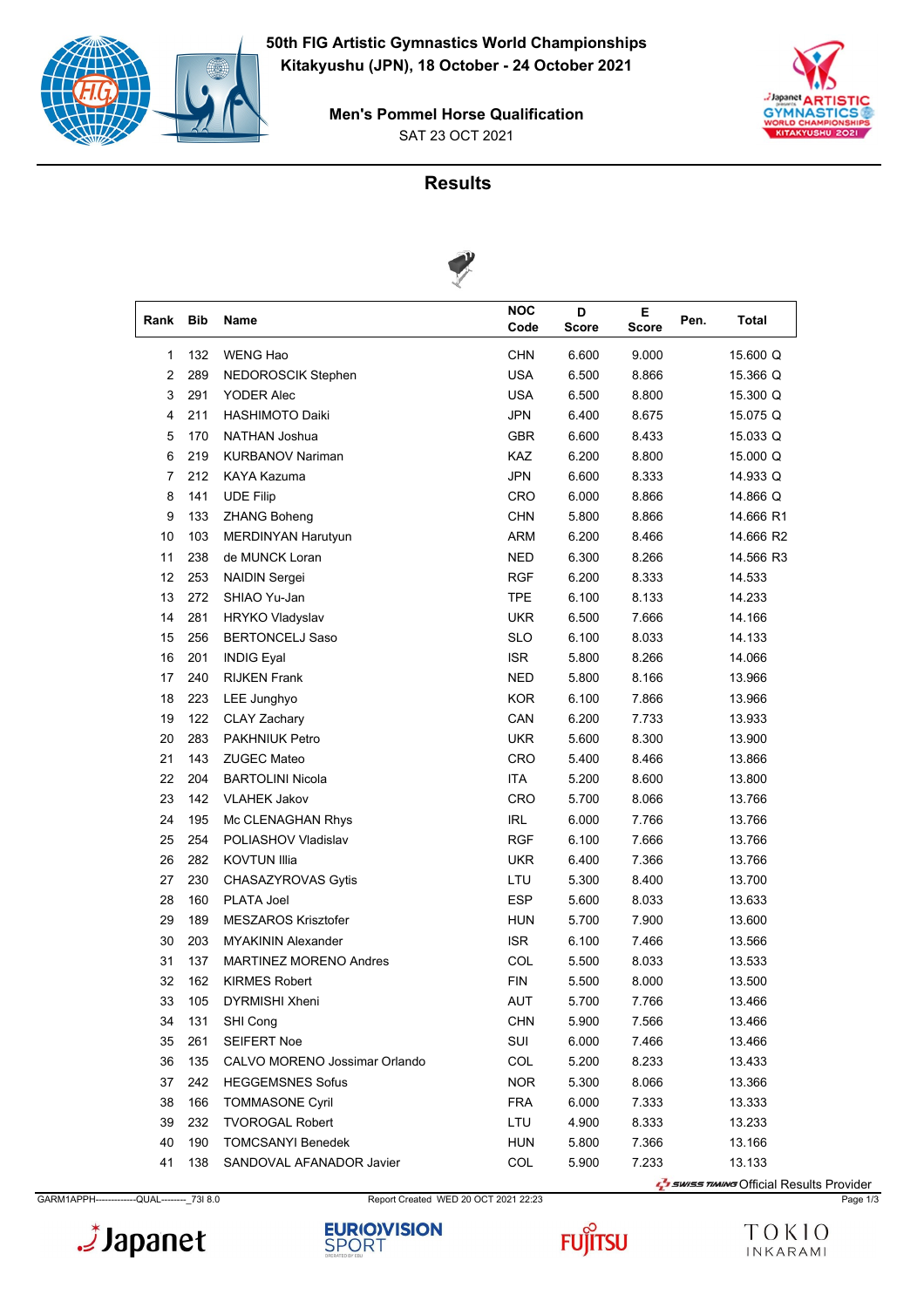

SAT 23 OCT 2021 **Men's Pommel Horse Qualification**





| Rank | <b>Bib</b> | Name                        | <b>NOC</b><br>Code | D<br><b>Score</b> | E.<br>Score | Pen. | Total  |
|------|------------|-----------------------------|--------------------|-------------------|-------------|------|--------|
| 42   | 110        | <b>GENTGES Maxime</b>       | <b>BEL</b>         | 5.400             | 7.633       |      | 13.033 |
| 42   | 158        | <b>DIALLO Thierno</b>       | <b>ESP</b>         | 5.400             | 7.633       |      | 13.033 |
| 44   | 260        | MBOYO Henji                 | SUI                | 5.400             | 7.566       |      | 12.966 |
| 45   | 157        | <b>ABAD Nestor</b>          | <b>ESP</b>         | 5.000             | 7.933       |      | 12.933 |
| 46   | 278        | <b>ONDER Ahmet</b>          | TUR                | 5.700             | 7.166       |      | 12.866 |
| 47   | 184        | <b>TSOLAKIDIS Stefanos</b>  | GRE                | 4.600             | 8.200       |      | 12.800 |
| 48   | 163        | <b>KIRMES Oskar</b>         | <b>FIN</b>         | 5.000             | 7.766       |      | 12.766 |
| 49   | 112        | van den KEYBUS Luka         | <b>BEL</b>         | 5.400             | 7.300       |      | 12.700 |
| 50   | 104        | <b>BENDA Alexander</b>      | AUT                | 4.400             | 8.266       |      | 12.666 |
| 51   | 152        | ABDELRAHMAN Ahmed           | EGY                | 4.500             | 8.166       |      | 12.666 |
| 52   | 275        | ASIL Adem                   | TUR                | 5.100             | 7.566       |      | 12.666 |
| 53   | 168        | CEMLYN-JONES Joseph         | <b>GBR</b>         | 5.400             | 7.266       |      | 12.666 |
| 54   | 194        | SINGH Yogeshwar             | <b>IND</b>         | 4.800             | 7.833       |      | 12.633 |
| 55   | 144        | <b>GEORGIOU Marios</b>      | <b>CYP</b>         | 5.600             | 7.000       |      | 12.600 |
| 56   | 148        | <b>SLIZ Radomir</b>         | CZE                | 5.700             | 6.866       |      | 12.566 |
| 57   | 111        | <b>KUAVITA Noah</b>         | <b>BEL</b>         | 4.200             | 8.300       |      | 12.500 |
| 58   | 293        | PHAN Ngoc Hung              | <b>VIE</b>         | 4.500             | 8.000       |      | 12.500 |
| 59   | 231        | <b>KUZMICKAS Tomas</b>      | LTU                | 4.600             | 7.800       |      | 12.400 |
| 60   | 235        | <b>NEUMAIER Diego</b>       | <b>MEX</b>         | 4.700             | 7.700       |      | 12.400 |
| 61   | 258        | <b>FREY Andrin</b>          | SUI                | 5.500             | 6.866       |      | 12.366 |
| 62   | 175        | SISSAKIS Dario              | <b>GER</b>         | 4.800             | 7.466       |      | 12.266 |
| 63   | 183        | <b>TANTALIDIS Antonios</b>  | <b>GRE</b>         | 5.200             | 6.966       |      | 12.166 |
| 64   | 187        | <b>BATORI Szabolcs</b>      | <b>HUN</b>         | 4.600             | 7.433       |      | 12.033 |
| 65   | 269        | <b>HUNG Shih-Tung</b>       | <b>TPE</b>         | 4.500             | 7.500       |      | 12.000 |
| 66   | 209        | MOZZATO Nicolo              | <b>ITA</b>         | 5.700             | 6.266       |      | 11.966 |
| 67   | 221        | <b>BAE Garam</b>            | <b>KOR</b>         | 5.000             | 6.900       |      | 11.900 |
| 68   | 145        | <b>GEORGIOU Ilias</b>       | <b>CYP</b>         | 5.000             | 6.866       |      | 11.866 |
| 69   | 153        | <b>AFIFY Mohamed</b>        | EGY                | 5.300             | 6.566       |      | 11.866 |
| 70   | 251        | <b>IGNATYEV Nikita</b>      | RGF                | 5.500             | 6.366       |      | 11.866 |
| 71   | 198        | <b>REINHARDSSON Valgard</b> | <b>ISL</b>         | 3.500             | 8.333       |      | 11.833 |
| 72   | 107        | <b>RUDY Ricardo</b>         | <b>AUT</b>         | 4.000             | 7.833       |      | 11.833 |
| 73   | 229        | <b>PLATE Ricards</b>        | LAT                | 5.200             | 6.633       |      | 11.833 |
| 74   | 265        | VANSTROEM Kim               | SWE                | 4.100             | 7.700       |      | 11.800 |
| 75   | 193        | <b>KUMAR Abhijeet</b>       | IND                | 5.200             | 6.533       |      | 11.733 |
| 76   | 113        | DRANITSKI Sviataslau        | <b>BLR</b>         | 4.400             | 7.300       |      | 11.700 |
| 77   | 180        | ILIOPOULOS Nikolaos         | GRE                | 4.000             | 7.666       |      | 11.666 |
| 78   | 167        | <b>BEVAN Brinn</b>          | GBR                | 4.600             | 7.066       |      | 11.666 |
| 79   | 218        | KARIMI Milad                | KAZ                | 4.800             | 6.800       |      | 11.600 |
| 80   | 102        | KHACHIKYAN Gagik            | <b>ARM</b>         | 5.900             | 5.700       |      | 11.600 |
| 81   | 246        | ALMEIDA Bernardo            | <b>POR</b>         | 4.200             | 7.333       |      | 11.533 |
| 82   | 295        | van Vi Luong                | VIE                | 5.200             | 6.300       |      | 11.500 |
|      |            |                             |                    |                   |             |      |        |

GARM1APPH-------------QUAL---------- 73I 8.0 Report Created WED 20 OCT 2021 22:23 Page 2/3 Page 2/3







Surface Transformal Results Provider

TOKIO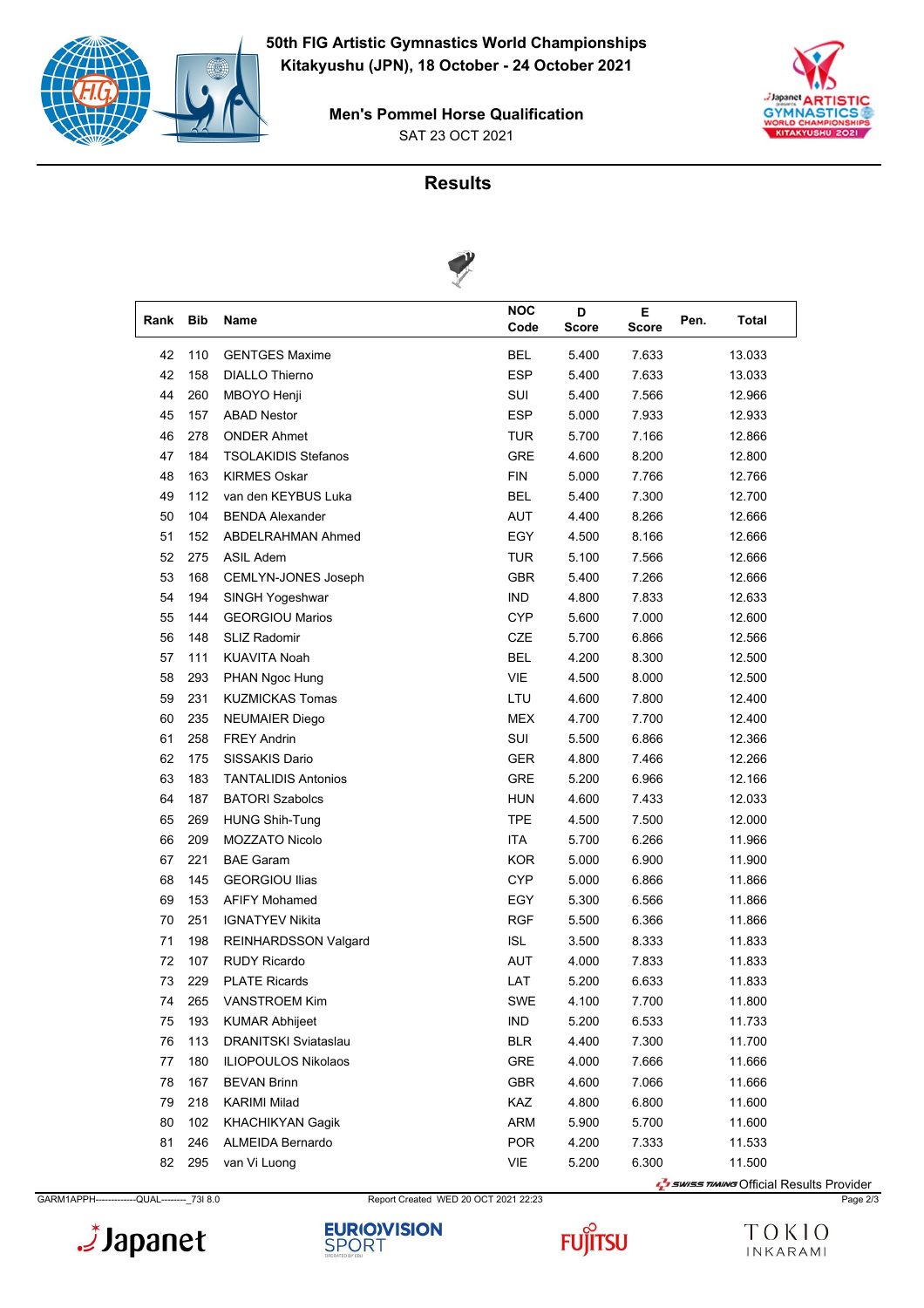

SAT 23 OCT 2021 **Men's Pommel Horse Qualification**





| Rank | <b>Bib</b> | <b>Name</b>                 | <b>NOC</b><br>Code | D<br><b>Score</b> | E<br><b>Score</b> | Pen.   | <b>Total</b> |  |
|------|------------|-----------------------------|--------------------|-------------------|-------------------|--------|--------------|--|
| 83   | 243        | <b>WIBYE Harald</b>         | <b>NOR</b>         | 3.400             | 8.066             |        | 11.466       |  |
| 84   | 178        | <b>TREBING Glenn</b>        | <b>GER</b>         | 4.700             | 6.766             |        | 11.466       |  |
| 85   | 164        | <b>KOSKI Elias</b>          | <b>FIN</b>         | 4.000             | 7.366             |        | 11.366       |  |
| 86   | 151        | ABDELHALEEM Abdelrahman     | EGY                | 4.100             | 7.266             |        | 11.366       |  |
| 87   | 127        | RAMPERSAD Jayson            | CAN                | 5.700             | 5.633             |        | 11.333       |  |
| 88   | 150        | <b>CHIRIBOGA Israel</b>     | ECU                | 3.900             | 7.400             |        | 11.300       |  |
| 89   | 239        | <b>GRUENBERG Jermain</b>    | <b>NED</b>         | 4.200             | 7.100             |        | 11.300       |  |
| 90   | 174        | <b>HOERR Carlo</b>          | <b>GER</b>         | 5.400             | 5.900             |        | 11.300       |  |
| 91   | 125        | <b>EMARD William</b>        | CAN                | 4.000             | 7.233             |        | 11.233       |  |
| 92   | 196        | <b>GUDMUNDSSON Martin</b>   | <b>ISL</b>         | 3.300             | 7.900             |        | 11.200       |  |
| 93   | 119        | ALEKSANDROV Yordan          | <b>BUL</b>         | 4.500             | 6.700             |        | 11.200       |  |
| 94   | 248        | <b>NOGUEIRA Jose</b>        | <b>POR</b>         | 3.800             | 7.266             |        | 11.066       |  |
| 95   | 192        | <b>KUMAR Ashish</b>         | <b>IND</b>         | 3.900             | 7.100             |        | 11.000       |  |
| 96   | 292        | NGUYEN van Khanh Phong      | VIE                | 3.500             | 7.300             |        | 10.800       |  |
| 97   | 121        | <b>TRIFONOV Teodor</b>      | <b>BUL</b>         | 4.000             | 6.733             |        | 10.733       |  |
| 98   | 270        | <b>HUNG Yuan-Hsi</b>        | <b>TPE</b>         | 4.200             | 6.533             |        | 10.733       |  |
| 99   | 146        | <b>CERNY Frantisek</b>      | CZE                | 3.100             | 7.600             |        | 10.700       |  |
| 100  | 222        | LEE Junho                   | <b>KOR</b>         | 4.300             | 6.333             |        | 10.633       |  |
| 101  | 288        | <b>MOLDAUER Yul</b>         | <b>USA</b>         | 4.600             | 6.033             |        | 10.633       |  |
| 102  | 199        | THORISSON Jonas Ingi        | <b>ISL</b>         | 3.700             | 6.866             |        | 10.566       |  |
| 103  | 117        | SOUZA Caio                  | <b>BRA</b>         | 5.100             | 5.133             |        | 10.233       |  |
| 104  | 247        | <b>CAMPOS Guilherme</b>     | <b>POR</b>         | 3.500             | 6.666             |        | 10.166       |  |
| 105  | 216        | AZIZOV Ilyas                | KAZ                | 3.000             | 6.966             |        | 9.966        |  |
| 106  | 266        | AL SOULIMAN Yazan           | <b>SYR</b>         | 3.900             | 6.033             |        | 9.933        |  |
| 107  | 279        | <b>SENER Kerem</b>          | <b>TUR</b>         | 3.600             | 5.266             |        | 8.866        |  |
| 108  | 244        | <b>BROSZIO Pablo</b>        | <b>PAN</b>         | 2.300             | 4.566             |        | 6.866        |  |
| 109  | 267        | <b>BAOBENMAD Suphacheep</b> | <b>THA</b>         | 2.800             | 5.000             | $-4.0$ | 3.800        |  |
|      | 233        | <b>JUAREZ Josue</b>         | <b>MEX</b>         |                   |                   |        | <b>DNS</b>   |  |
|      | 236        | <b>NUNEZ Isaac</b>          | <b>MEX</b>         |                   |                   |        | <b>DNS</b>   |  |
|      | 264        | <b>RUMBUTIS David</b>       | <b>SWE</b>         |                   |                   |        | <b>DNS</b>   |  |
|      |            |                             |                    |                   |                   |        |              |  |

**Note:**

If a qualified gymnast withdraws from the final, they may be replaced by another gymnast from the same NOC if that gymnast is ranked higher than the nominated reserve gymnasts.

| Legend:                                  |                          |                    |                     |                                                 |
|------------------------------------------|--------------------------|--------------------|---------------------|-------------------------------------------------|
| D Difficulty                             | <b>DNS</b> Did Not Start | <b>E</b> Execution | <b>Pen.</b> Penalty | Q Qualified for Pommel Horse Final              |
| <b>Rx</b> Reserve for Pommel Horse Final |                          |                    |                     |                                                 |
|                                          |                          |                    |                     | <b>J</b> swiss TIMING Official Results Provider |

GARM1APPH-------------QUAL--------\_73I 8.0 Report Created WED 20 OCT 2021 22:23 Page 3/3







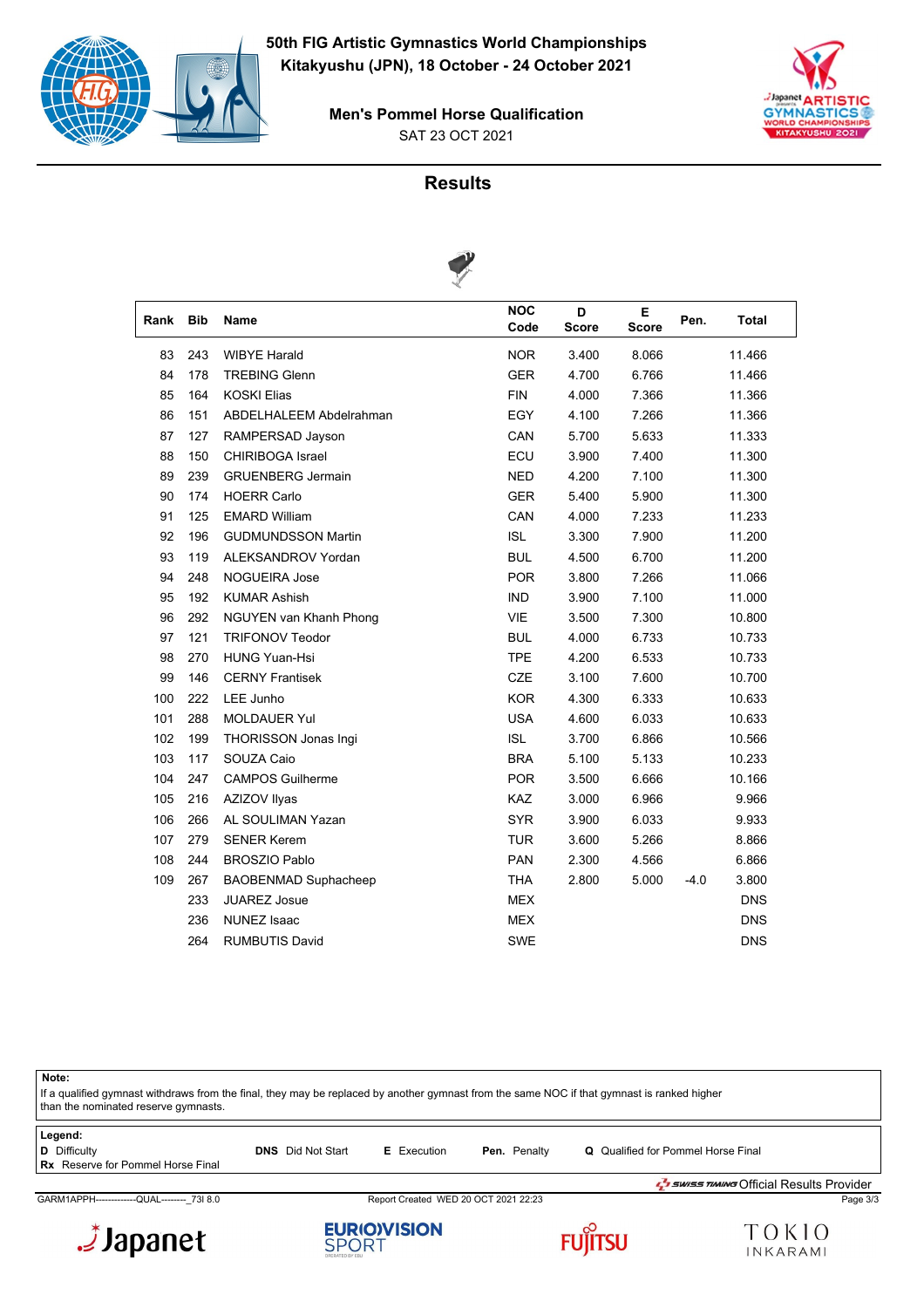



SAT 23 OCT 2021 **Men's Rings Qualification**

# **Results**

| Rank           | <b>Bib</b> | Name                               | <b>NOC</b><br>Code | D<br><b>Score</b> | Е<br>Score | Pen. | Total     |
|----------------|------------|------------------------------------|--------------------|-------------------|------------|------|-----------|
| 1              | 130        | <b>LAN Xingyu</b>                  | <b>CHN</b>         | 6.400             | 8.866      |      | 15.266 Q  |
| $\overline{2}$ | 133        | <b>ZHANG Boheng</b>                | <b>CHN</b>         | 6.100             | 8.766      |      | 14.866 Q  |
| 3              | 106        | <b>HOECK Vinzenz</b>               | <b>AUT</b>         | 6.200             | 8.566      |      | 14.766 Q  |
| 3              | 252        | KLIMENTEV Grigorii                 | <b>RGF</b>         | 6.200             | 8.566      |      | 14.766 Q  |
| 3              | 276        | <b>COLAK Ibrahim</b>               | TUR                | 6.200             | 8.566      |      | 14.766 Q  |
| 6              | 125        | <b>EMARD William</b>               | CAN                | 6.000             | 8.733      |      | 14.733 Q  |
| 7              | 172        | <b>TULLOCH Courtney</b>            | <b>GBR</b>         | 6.200             | 8.466      |      | 14.666 Q  |
| 7              | 208        | <b>MARESCA Salvatore</b>           | <b>ITA</b>         | 6.200             | 8.466      |      | 14.666 Q  |
| 9              | 206        | LODADIO Marco                      | <b>ITA</b>         | 6.300             | 8.300      |      | 14.600 R1 |
| 10             | 275        | ASIL Adem                          | <b>TUR</b>         | 6.200             | 8.333      |      | 14.533 R2 |
| 11             | 156        | <b>ZAHRAN Ali</b>                  | EGY                | 6.200             | 8.033      |      | 14.233 R3 |
| 12             | 292        | NGUYEN van Khanh Phong             | <b>VIE</b>         | 6.000             | 8.166      |      | 14.166    |
| 13             | 271        | LIN Guan-Yi                        | <b>TPE</b>         | 6.100             | 8.033      |      | 14.133    |
| 14             | 117        | SOUZA Caio                         | <b>BRA</b>         | 6.000             | 8.033      |      | 14.033    |
| 15             | 126        | <b>KAJI Chris</b>                  | CAN                | 6.200             | 7.766      |      | 13.966    |
| 15             | 212        | KAYA Kazuma                        | <b>JPN</b>         | 6.200             | 7.766      |      | 13.966    |
| 17             | 278        | <b>ONDER Ahmet</b>                 | <b>TUR</b>         | 5.800             | 8.133      |      | 13.933    |
| 18             | 131        | SHI Cong                           | <b>CHN</b>         | 6.000             | 7.933      |      | 13.933    |
| 19             | 124        | <b>DOLCI Felix</b>                 | CAN                | 5.200             | 8.466      |      | 13.666    |
| 20             | 179        | <b>GKINIS Stavros</b>              | <b>GRE</b>         | 6.000             | 7.666      |      | 13.666    |
| 21             | 145        | <b>GEORGIOU Ilias</b>              | <b>CYP</b>         | 4.800             | 8.700      |      | 13.500    |
| 22             | 157        | <b>ABAD Nestor</b>                 | <b>ESP</b>         | 5.200             | 8.266      |      | 13.466    |
| 23             | 197        | <b>GUNNARSSON Jon</b>              | <b>ISL</b>         | 5.800             | 7.666      |      | 13.466    |
| 23             | 288        | <b>MOLDAUER Yul</b>                | <b>USA</b>         | 5.800             | 7.666      |      | 13.466    |
| 25             | 182        | <b>KONSTANTINIDIS Konstantinos</b> | <b>GRE</b>         | 6.000             | 7.400      |      | 13.400    |
| 26             | 134        | <b>BOHORQUEZ Kristopher</b>        | COL                | 5.500             | 7.866      |      | 13.366    |
| 27             | 286        | <b>DIAB Alexander</b>              | <b>USA</b>         | 6.000             | 7.366      |      | 13.366    |
| 28             | 211        | <b>HASHIMOTO Daiki</b>             | <b>JPN</b>         | 5.200             | 8.133      |      | 13.333    |
| 28             | 260        | MBOYO Henji                        | SUI                | 5.200             | 8.133      |      | 13.333    |
| 30             | 160        | <b>PLATA Joel</b>                  | <b>ESP</b>         | 5.000             | 8.300      |      | 13.300    |
| 31             | 180        | <b>ILIOPOULOS Nikolaos</b>         | <b>GRE</b>         | 4.700             | 8.433      |      | 13.133    |
| 32             | 232        | <b>TVOROGAL Robert</b>             | LTU                | 4.500             | 8.600      |      | 13.100    |
| 33             | 168        | CEMLYN-JONES Joseph                | GBR                | 5.600             | 7.500      |      | 13.100    |
| 34             | 242        | <b>HEGGEMSNES Sofus</b>            | <b>NOR</b>         | 4.600             | 8.400      |      | 13.000    |
| 35             | 224        | RYU Sunghyun                       | <b>KOR</b>         | 5.100             | 7.900      |      | 13.000    |
| 36             | 270        | <b>HUNG Yuan-Hsi</b>               | <b>TPE</b>         | 4.800             | 8.166      |      | 12.966    |
| 37             | 189        | <b>MESZAROS Krisztofer</b>         | <b>HUN</b>         | 5.000             | 7.933      |      | 12.933    |
| 38             | 222        | LEE Junho                          | <b>KOR</b>         | 5.000             | 7.900      |      | 12.900    |
| 39             | 264        | <b>RUMBUTIS David</b>              | SWE                | 4.400             | 8.433      |      | 12.833    |
| 40             | 223        | LEE Junghyo                        | <b>KOR</b>         | 5.500             | 7.333      |      | 12.833    |
| 41             | 231        | <b>KUZMICKAS Tomas</b>             | LTU                | 4.200             | 8.566      |      | 12.766    |



GARM1APSR-------------QUAL--------\_73I 8.0 Report Created WED 20 OCT 2021 22:29 Page 1/3

**FUJITSU** 

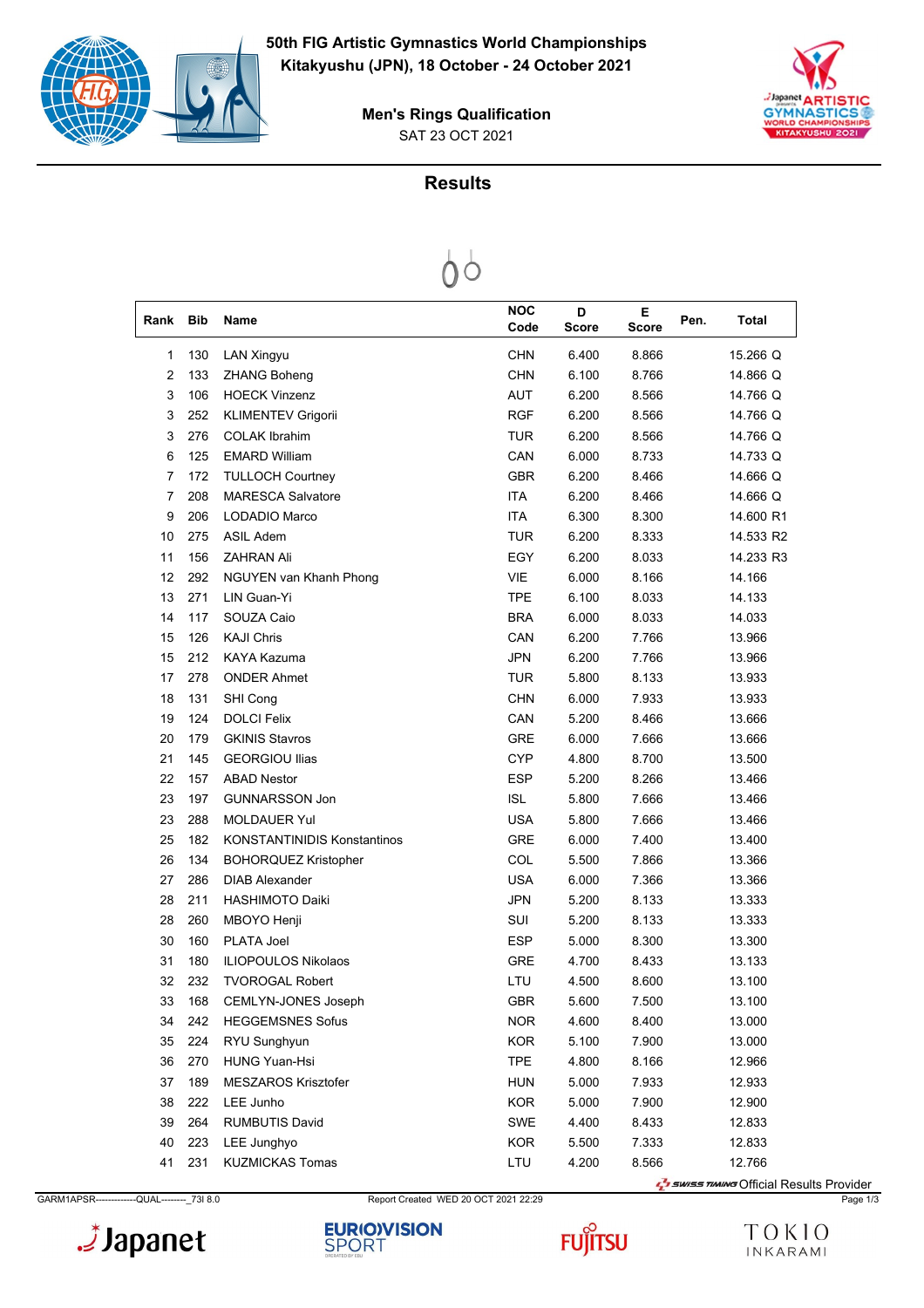



SAT 23 OCT 2021 **Men's Rings Qualification**

# **Results**



| Rank | <b>Bib</b> | Name                          | <b>NOC</b> | D            | Е     | Pen. | <b>Total</b>                                    |
|------|------------|-------------------------------|------------|--------------|-------|------|-------------------------------------------------|
|      |            |                               | Code       | <b>Score</b> | Score |      |                                                 |
| 42   | 251        | <b>IGNATYEV Nikita</b>        | <b>RGF</b> | 5.400        | 7.366 |      | 12.766                                          |
| 43   | 295        | van Vi Luong                  | VIE        | 4.400        | 8.333 |      | 12.733                                          |
| 44   | 154        | <b>KHATER Zaid</b>            | EGY        | 4.900        | 7.833 |      | 12.733                                          |
| 45   | 155        | MOHAMED Omar                  | EGY        | 5.500        | 7.233 |      | 12.733                                          |
| 46   | 162        | <b>KIRMES Robert</b>          | <b>FIN</b> | 4.600        | 8.066 |      | 12.666                                          |
| 47   | 247        | <b>CAMPOS Guilherme</b>       | <b>POR</b> | 4.200        | 8.433 |      | 12.633                                          |
| 48   | 170        | <b>NATHAN Joshua</b>          | <b>GBR</b> | 4.100        | 8.500 |      | 12.600                                          |
| 49   | 104        | <b>BENDA Alexander</b>        | AUT        | 4.300        | 8.300 |      | 12.600                                          |
| 50   | 282        | <b>KOVTUN Illia</b>           | <b>UKR</b> | 5.000        | 7.500 |      | 12.500                                          |
| 51   | 119        | ALEKSANDROV Yordan            | <b>BUL</b> | 4.700        | 7.766 |      | 12.466                                          |
| 52   | 190        | <b>TOMCSANYI Benedek</b>      | <b>HUN</b> | 5.200        | 7.250 |      | 12.450                                          |
| 53   | 112        | van den KEYBUS Luka           | <b>BEL</b> | 4.500        | 7.933 |      | 12.433                                          |
| 54   | 201        | <b>INDIG Eyal</b>             | <b>ISR</b> | 4.100        | 8.300 |      | 12.400                                          |
| 55   | 158        | <b>DIALLO Thierno</b>         | <b>ESP</b> | 4.700        | 7.666 |      | 12.366                                          |
| 56   | 178        | <b>TREBING Glenn</b>          | <b>GER</b> | 5.000        | 7.333 |      | 12.333                                          |
| 57   | 107        | <b>RUDY Ricardo</b>           | AUT        | 4.100        | 8.200 |      | 12.300                                          |
| 58   | 135        | CALVO MORENO Jossimar Orlando | COL        | 4.800        | 7.500 |      | 12.300                                          |
| 59   | 285        | VASHCHENKO Roman              | <b>UKR</b> | 6.000        | 6.300 |      | 12.300                                          |
| 60   | 174        | <b>HOERR Carlo</b>            | <b>GER</b> | 4.900        | 7.366 |      | 12.266                                          |
| 61   | 163        | <b>KIRMES Oskar</b>           | <b>FIN</b> | 4.500        | 7.700 |      | 12.200                                          |
| 62   | 188        | DOBROVITZ Adam                | <b>HUN</b> | 4.900        | 7.300 |      | 12.200                                          |
| 63   | 218        | <b>KARIMI Milad</b>           | <b>KAZ</b> | 3.700        | 8.433 |      | 12.133                                          |
| 64   | 194        | SINGH Yogeshwar               | <b>IND</b> | 4.400        | 7.733 |      | 12.133                                          |
| 65   | 192        | <b>KUMAR Ashish</b>           | <b>IND</b> | 4.500        | 7.600 |      | 12.100                                          |
| 66   | 243        | <b>WIBYE Harald</b>           | <b>NOR</b> | 4.300        | 7.733 |      | 12.033                                          |
| 67   | 111        | KUAVITA Noah                  | <b>BEL</b> | 5.100        | 6.866 |      | 11.966                                          |
| 68   | 198        | <b>REINHARDSSON Valgard</b>   | <b>ISL</b> | 4.600        | 7.266 |      | 11.866                                          |
| 69   | 293        | PHAN Ngoc Hung                | VIE        | 4.000        | 7.800 |      | 11.800                                          |
| 70   | 230        | CHASAZYROVAS Gytis            | LTU        | 3.900        | 7.833 |      | 11.733                                          |
| 71   | 269        | <b>HUNG Shih-Tung</b>         | <b>TPE</b> | 4.100        | 7.600 |      | 11.700                                          |
| 72   | 234        | <b>MARTINEZ Santos</b>        | <b>MEX</b> | 4.800        | 6.900 |      | 11.700                                          |
| 73   |            | 150 CHIRIBOGA Israel          | ECU        | 3.700        | 7.866 |      | 11.566                                          |
| 74   | 229        | <b>PLATE Ricards</b>          | LAT        | 4.000        | 7.566 |      | 11.566                                          |
| 75   | 199        | <b>THORISSON Jonas Ingi</b>   | <b>ISL</b> | 4.100        | 7.400 |      | 11.500                                          |
| 76   | 268        | <b>SURINTORNTA Tikumporn</b>  | <b>THA</b> | 4.200        | 7.266 |      | 11.466                                          |
| 77   | 200        | <b>GULIDOV Pavel</b>          | <b>ISR</b> | 5.000        | 6.466 |      | 11.466                                          |
| 78   | 113        | <b>DRANITSKI Sviataslau</b>   | <b>BLR</b> | 4.500        | 6.933 |      | 11.433                                          |
| 79   | 146        | <b>CERNY Frantisek</b>        | CZE        | 3.600        | 7.600 |      | 11.200                                          |
| 80   | 193        | <b>KUMAR Abhijeet</b>         | <b>IND</b> | 3.900        | 7.266 |      | 11.166                                          |
| 81   | 244        | <b>BROSZIO Pablo</b>          | <b>PAN</b> | 4.200        | 6.933 |      | 11.133                                          |
| 82   | 239        | <b>GRUENBERG Jermain</b>      | <b>NED</b> | 4.500        | 6.433 |      | 10.933                                          |
|      |            |                               |            |              |       |      | <b>T</b> swiss TIMING Official Results Provider |

GARM1APSR-------------QUAL--------\_73I 8.0 Report Created WED 20 OCT 2021 22:29 Page 2/3





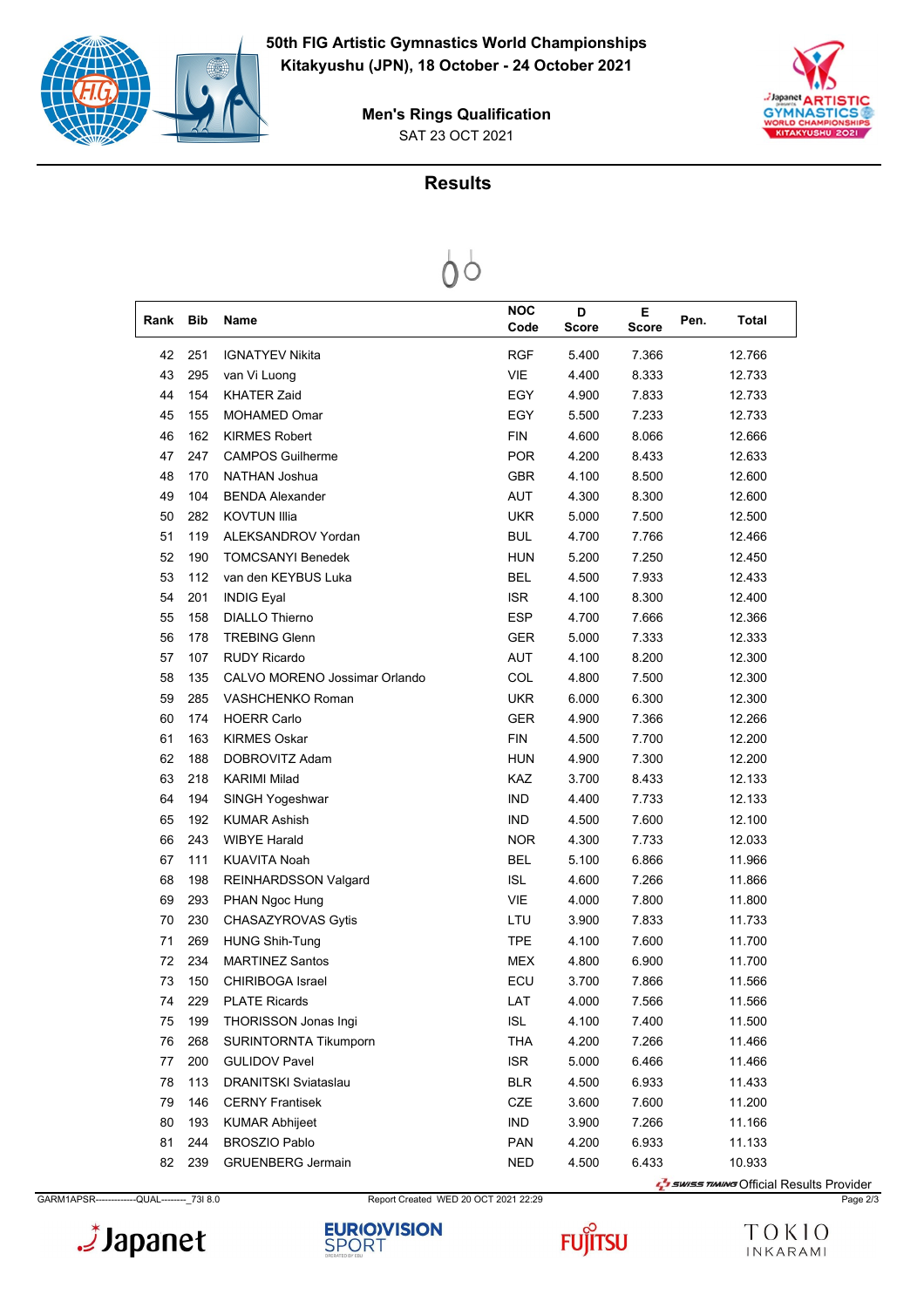



SAT 23 OCT 2021 **Men's Rings Qualification**

# **Results**



| Rank | <b>Bib</b> | <b>Name</b>                 | <b>NOC</b><br>Code | D<br><b>Score</b> | Е<br><b>Score</b> | Pen.   | Total      |  |
|------|------------|-----------------------------|--------------------|-------------------|-------------------|--------|------------|--|
| 83   | 137        | MARTINEZ MORENO Andres      | COL                | 4.700             | 6.233             |        | 10.933     |  |
| 84   | 248        | NOGUEIRA Jose               | <b>POR</b>         | 4.200             | 6.600             |        | 10.800     |  |
| 85   | 121        | TRIFONOV Teodor             | <b>BUL</b>         | 4.600             | 6.066             |        | 10.666     |  |
| 86   | 265        | VANSTROFM Kim               | <b>SWE</b>         | 4.300             | 5.825             | $-0.3$ | 9.825      |  |
| 87   | 220        | <b>NABIYEV Farukh</b>       | <b>KAZ</b>         | 3.700             | 6.066             |        | 9.766      |  |
| 88   | 284        | RADIVILOV Igor              | <b>UKR</b>         | 3.900             | 7.266             | $-4.0$ | 7.166      |  |
| 89   | 267        | <b>BAOBENMAD Suphacheep</b> | <b>THA</b>         | 2.900             | 5.800             | $-4.0$ | 4.700      |  |
|      | 101        | DAVTYAN Vahagn              | ARM                |                   |                   |        | <b>DNS</b> |  |
|      | 164        | <b>KOSKI Flias</b>          | <b>FIN</b>         |                   |                   |        | <b>DNS</b> |  |
|      | 236        | <b>NUNEZ Isaac</b>          | <b>MEX</b>         |                   |                   |        | <b>DNS</b> |  |

**Note:** If a qualified gymnast withdraws from the final, they may be replaced by another gymnast from the same NOC if that gymnast is ranked higher than the nominated reserve gymnasts. **Legend: D** Difficulty **DNS** Did Not Start **E** Execution **Pen.** Penalty **Q** Qualified for Rings Final **Rx** Reserve for Rings Final

GARM1APSR-------------QUAL--------\_73I 8.0 Report Created WED 20 OCT 2021 22:29 Page 3/3

Japanet.

**EURIO)VISION**<br>SPORT







SWISS TIMING Official Results Provider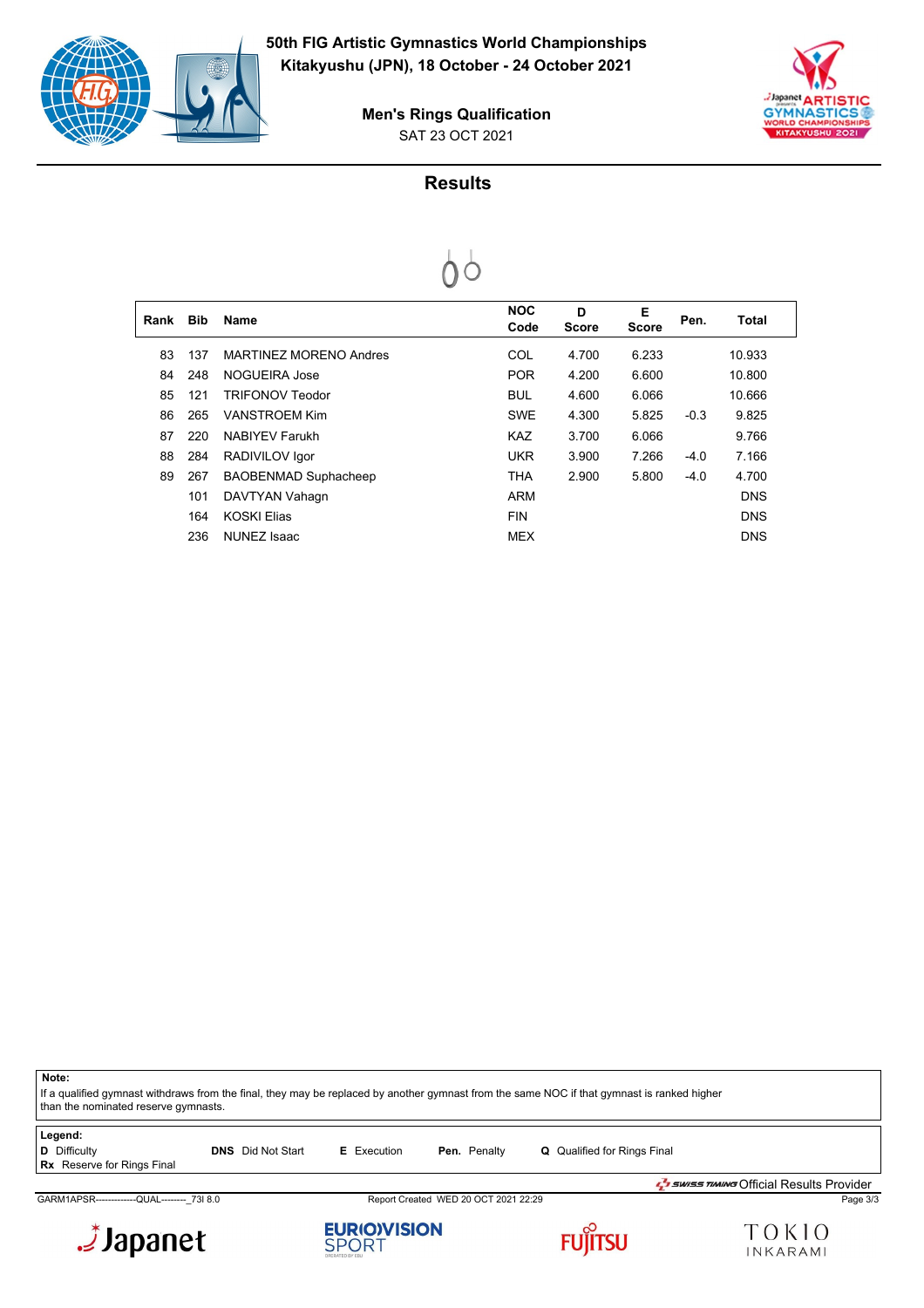

 $\frac{1}{2}$ Japa **GYMN** 

#### SUN 24 OCT 2021 **Men's Vault Qualification**

# **Results**



| Rank | <b>Bib</b> | Name                       | <b>NOC</b><br>Code | Vault          | D<br><b>Score</b> | Е<br>Score | Pen.   | Vault<br><b>Score</b> | Total     |
|------|------------|----------------------------|--------------------|----------------|-------------------|------------|--------|-----------------------|-----------|
| 1    | 280        | <b>CHEPURNYI Nazar</b>     | <b>UKR</b>         | 1              | 5.600             | 9.366      |        | 14.966                | 14.833 Q  |
|      |            |                            |                    | 2              | 5.600             | 9.100      |        | 14.700                |           |
| 2    | 226        | <b>YANG Hakseon</b>        | <b>KOR</b>         | 1              | 6.000             | 9.033      | $-0.1$ | 14.933                | 14.833 Q  |
|      |            |                            |                    | 2              | 5.600             | 9.133      |        | 14.733                |           |
| 3    | 245        | <b>YULO Carlos Edriel</b>  | PHI                | 1              | 5.600             | 9.133      |        | 14.733                | 14.808 Q  |
|      |            |                            |                    | 2              | 5.600             | 9.283      |        | 14.883                |           |
| 4    | 215        | YONEKURA Hidenobu          | <b>JPN</b>         | 1              | 6.000             | 8.933      |        | 14.933                | 14.783 Q  |
|      |            |                            |                    | 2              | 5.600             | 9.033      |        | 14.633                |           |
| 5    | 202        | MEDVEDEV Andrey            | <b>ISR</b>         | 1              | 5.600             | 9.000      |        | 14.600                | 14.716 Q  |
|      |            |                            |                    | 2              | 5.600             | 9.233      |        | 14.833                |           |
| 6    | 205        | <b>GRASSO Thomas</b>       | <b>ITA</b>         | 1              | 5.600             | 9.233      |        | 14.833                | 14.599 Q  |
|      |            |                            |                    | 2              | 5.200             | 9.166      |        | 14.366                |           |
| 7    | 172        | <b>TULLOCH Courtney</b>    | <b>GBR</b>         | 1              | 5.600             | 8.933      |        | 14.533                | 14.566 Q  |
|      |            |                            |                    | 2              | 5.600             | 9.000      |        | 14.600                |           |
| 8    | 125        | <b>EMARD William</b>       | CAN                | 1              | 5.200             | 9.466      |        | 14.666                | 14.533 Q  |
|      |            |                            |                    | 2              | 5.200             | 9.200      |        | 14.400                |           |
| 9    | 275        | <b>ASIL Adem</b>           | <b>TUR</b>         | 1              | 6.000             | 8.966      |        | 14.966                | 14.499 R1 |
|      |            |                            |                    | 2              | 5.600             | 8.733      |        | $-0.3$ 14.033         |           |
| 10   | 204        | <b>BARTOLINI Nicola</b>    | ITA                | 1              | 5.200             | 9.500      |        | 14.700                | 14.433 R2 |
|      |            |                            |                    | 2              | 4.800             | 9.366      |        | 14.166                |           |
| 11   | 250        | IAKUBOV Mukhammadzhon      | <b>RGF</b>         | 1              | 5.600             | 8.633      | $-0.1$ | 14.133                | 14.416 R3 |
|      |            |                            |                    | 2              | 5.600             | 9.100      |        | 14.700                |           |
| 12   | 290        | <b>WHITTENBURG Donnell</b> | <b>USA</b>         | 1              | 6.000             | 9.133      | -0.1   | 15.033                | 14.333    |
|      |            |                            |                    | 2              | 5.200             | 8.733      |        | $-0.3$ 13.633         |           |
| 13   | 114        | SHARAMKOU Yahor            | <b>BLR</b>         | 1              | 5.600             | 8.966      |        | 14.566                | 14.316    |
|      |            |                            |                    | 2              | 5.600             | 8.766      |        | $-0.3$ 14.066         |           |
| 14   | 169        | <b>CUNNINGHAM Dominick</b> | <b>GBR</b>         | 1              | 5.200             | 9.433      |        | 14.633                | 14.299    |
|      |            |                            |                    | 2              | 5.000             | 8.966      |        | 13.966                |           |
| 15   | 249        | DRAGULESCU Marian          | <b>ROU</b>         | 1              | 5.400             | 9.166      |        | 14.566                | 14.299    |
|      |            |                            |                    | 2              | 5.600             | 8.433      |        | 14.033                |           |
| 16   | 210        | <b>ASATO Keisuke</b>       | <b>JPN</b>         | 1              | 6.000             | 8.600      |        | $-0.3$ 14.300         | 14.233    |
|      |            |                            |                    | 2              | 5.600             | 8.866      |        | $-0.3$ 14.166         |           |
| 17   | 237        | ROJO Javier                | <b>MEX</b>         | 1              | 5.200             | 9.133      |        | 14.333                | 14.166    |
|      |            |                            |                    | 2              | 4.800             | 9.200      |        | 14.000                |           |
| 18   | 120        | <b>DIMITROV Dimitar</b>    | <b>BUL</b>         | 1              | 5.200             | 9.000      | -0.1   | 14.100                | 14.133    |
|      |            |                            |                    | 2              | 4.800             | 9.366      |        | 14.166                |           |
| 19   | 129        | <b>HUANG Mingqi</b>        | <b>CHN</b>         | 1              | 5.200             | 8.033      |        | 13.233                | 14.099    |
|      |            |                            |                    | 2              | 5.600             | 9.366      |        | 14.966                |           |
| 20   | 117        | SOUZA Caio                 | <b>BRA</b>         | 1              | 5.600             | 9.066      |        | 14.666                | 14.083    |
|      |            |                            |                    | $\overline{2}$ | 5.600             | 7.900      |        | 13.500                |           |

GARM1APVT-------------QUAL--------\_73J 8.0 Report Created WED 20 OCT 2021 22:11 Page 1/3

Japanet.





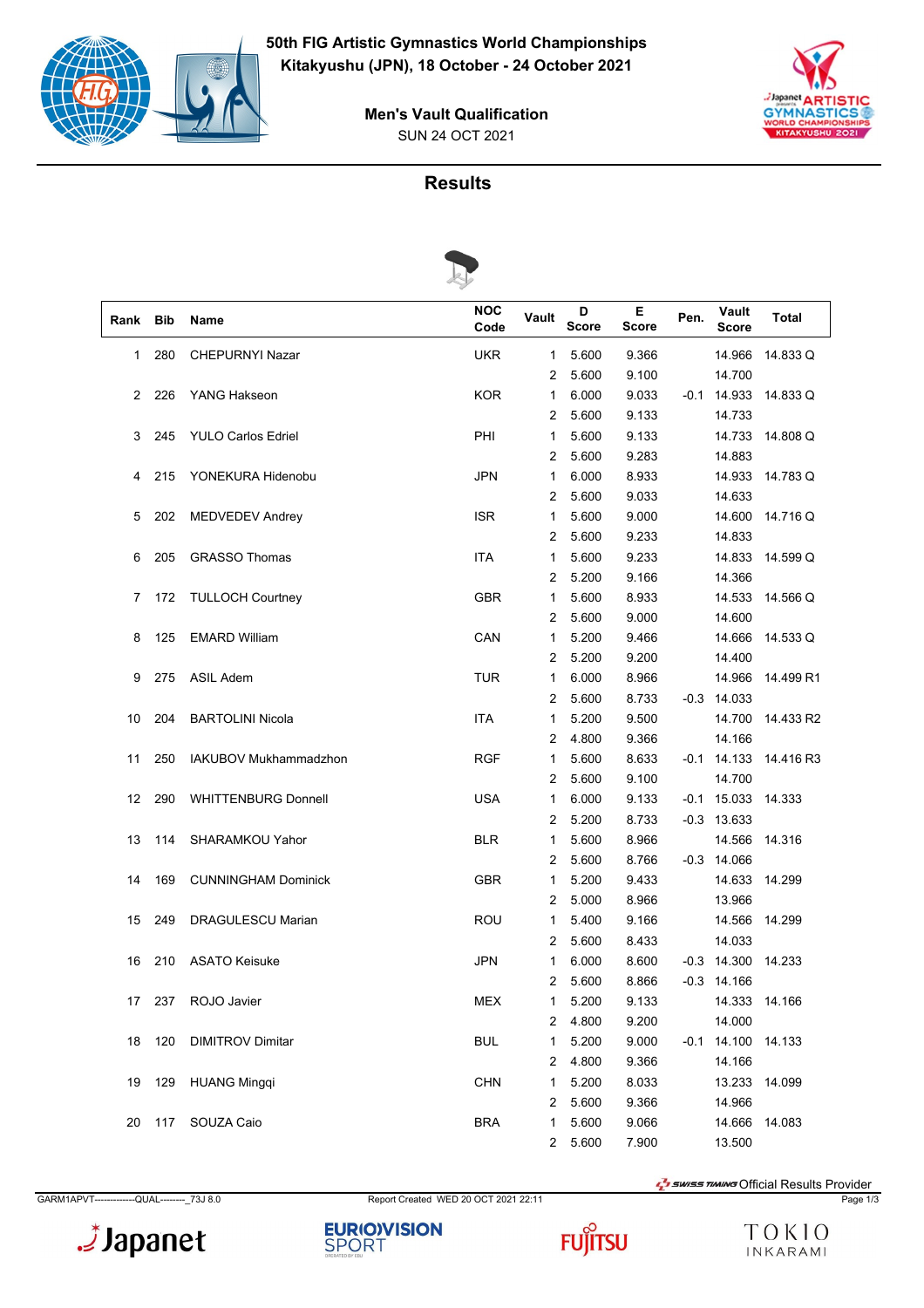

.*i* Japar **GYMN** 

#### SUN 24 OCT 2021 **Men's Vault Qualification**

# **Results**



| Rank | <b>Bib</b> | Name                        | <b>NOC</b><br>Code | Vault          | D<br><b>Score</b> | Е<br><b>Score</b> | Pen.   | Vault<br><b>Score</b> | <b>Total</b> |
|------|------------|-----------------------------|--------------------|----------------|-------------------|-------------------|--------|-----------------------|--------------|
| 21   | 294        | <b>TRINH Hai Khang</b>      | <b>VIE</b>         | 1              | 5.600             | 8.366             |        | 13.966                | 14.083       |
|      |            |                             |                    | $\overline{2}$ | 5.200             | 9.000             |        | 14.200                |              |
| 22   | 159        | <b>MIR Nicolau</b>          | <b>ESP</b>         | $\mathbf{1}$   | 5.200             | 9.033             |        | 14.233                | 14.066       |
|      |            |                             |                    | 2              | 5.200             | 9.000             | $-0.3$ | 13.900                |              |
| 23   | 263        | <b>LIDBECK Filip</b>        | <b>SWE</b>         | 1              | 5.200             | 9.200             | -0.1   | 14.300                | 14.050       |
|      |            |                             |                    | 2              | 4.800             | 9.000             |        | 13.800                |              |
| 24   | 284        | RADIVILOV Igor              | <b>UKR</b>         | $\mathbf{1}$   | 5.600             | 9.100             |        | 14.700                | 14.033       |
|      |            |                             |                    | 2              | 5.600             | 8.066             |        | $-0.3$ 13.366         |              |
| 25   | 194        | SINGH Yogeshwar             | <b>IND</b>         | 1              | 5.200             | 9.000             |        | 14.200                | 14.000       |
|      |            |                             |                    | 2              | 4.800             | 9.000             |        | 13.800                |              |
| 26   | 147        | <b>KALNY Ondrej</b>         | CZE                | 1              | 5.600             | 8.466             | -0.3   | 13.766                | 13.999       |
|      |            |                             |                    | 2              | 5.200             | 9.033             |        | 14.233                |              |
| 27   | 222        | LEE Junho                   | <b>KOR</b>         | 1              | 5.600             | 7.900             |        | $-0.3$ 13.200         | 13.866       |
|      |            |                             |                    | 2              | 5.200             | 9.333             |        | 14.533                |              |
| 28   | 185        | NG Ka Ki                    | <b>HKG</b>         | $\mathbf{1}$   | 5.200             | 8.800             |        | 14.000                | 13.866       |
|      |            |                             |                    | 2              | 5.600             | 8.233             | $-0.1$ | 13.733                |              |
| 29   | 218        | <b>KARIMI Milad</b>         | KAZ                | 1              | 5.200             | 8.066             | $-0.3$ | 12.966                | 13.783       |
|      |            |                             |                    | 2              | 5.200             | 9.400             |        | 14.600                |              |
| 30   | 136        | JIMENEZ GIRALDO Dilan       | COL                | 1              | 5.600             | 7.866             | -0.1   | 13.366                | 13.766       |
|      |            |                             |                    | 2              | 5.200             | 8.966             |        | 14.166                |              |
| 31   | 258        | <b>FREY Andrin</b>          | SUI                | 1              | 5.200             | 8.000             |        | 13.200                | 13.733       |
|      |            |                             |                    | 2              | 5.200             | 9.066             |        | 14.266                |              |
| 32   | 176        | <b>REMUTA Felix</b>         | <b>GER</b>         | 1              | 5.200             | 7.800             | -0.1   | 12.900                | 13.716       |
|      |            |                             |                    | 2              | 5.200             | 9.333             |        | 14.533                |              |
| 33   | 162        | <b>KIRMES Robert</b>        | <b>FIN</b>         | 1              | 4.800             | 9.133             |        | 13.933                | 13.716       |
|      |            |                             |                    | 2              | 5.200             | 8.300             |        | 13.500                |              |
| 34   | 248        | NOGUEIRA Jose               | <b>POR</b>         | $\mathbf{1}$   | 4.800             | 9.100             |        | 13.900                | 13.700       |
|      |            |                             |                    | 2              | 4.400             | 9.100             |        | 13.500                |              |
| 35   | 146        | <b>CERNY Frantisek</b>      | <b>CZE</b>         | 1              | 5.200             | 8.700             |        | 13.900                | 13.700       |
|      |            |                             |                    | 2              | 4.800             | 8.700             |        | 13.500                |              |
| 36   | 113        | <b>DRANITSKI Sviataslau</b> | <b>BLR</b>         | 1              | 5.200             | 9.100             |        | 14.300                | 13.566       |
|      |            |                             |                    | 2              | 5.200             | 7.633             |        | 12.833                |              |
| 37   | 232        | <b>TVOROGAL Robert</b>      | LTU                | 1              | 4.800             | 9.100             |        | -0.1 13.800 13.500    |              |
|      |            |                             |                    | 2              | 5.200             | 8.000             |        | 13.200                |              |
| 38   | 274        | <b>ARCA Mustafa</b>         | <b>TUR</b>         | 1              | 4.800             | 8.866             |        | 13.666                | 13.483       |
|      |            |                             |                    | 2              | 5.200             | 8.100             |        | 13.300                |              |
| 39   | 220        | <b>NABIYEV Farukh</b>       | KAZ                | 1              | 5.200             | 9.000             |        | $-0.3$ 13.900         | 13.400       |
|      |            |                             |                    | 2              | 4.800             | 8.100             |        | 12.900                |              |
| 40   | 109        | <b>TIKHONOV Ivan</b>        | AZE                | 1              | 5.600             | 8.100             |        | 13.700                | 13.350       |
|      |            |                             |                    | $\overline{2}$ | 5.200             | 7.800             |        | 13.000                |              |

GARM1APVT-------------QUAL--------\_73J 8.0 Report Created WED 20 OCT 2021 22:11 Page 2/3

 $\frac{1}{2}$ swiss *TIMING* Official Results Provider







TOKIO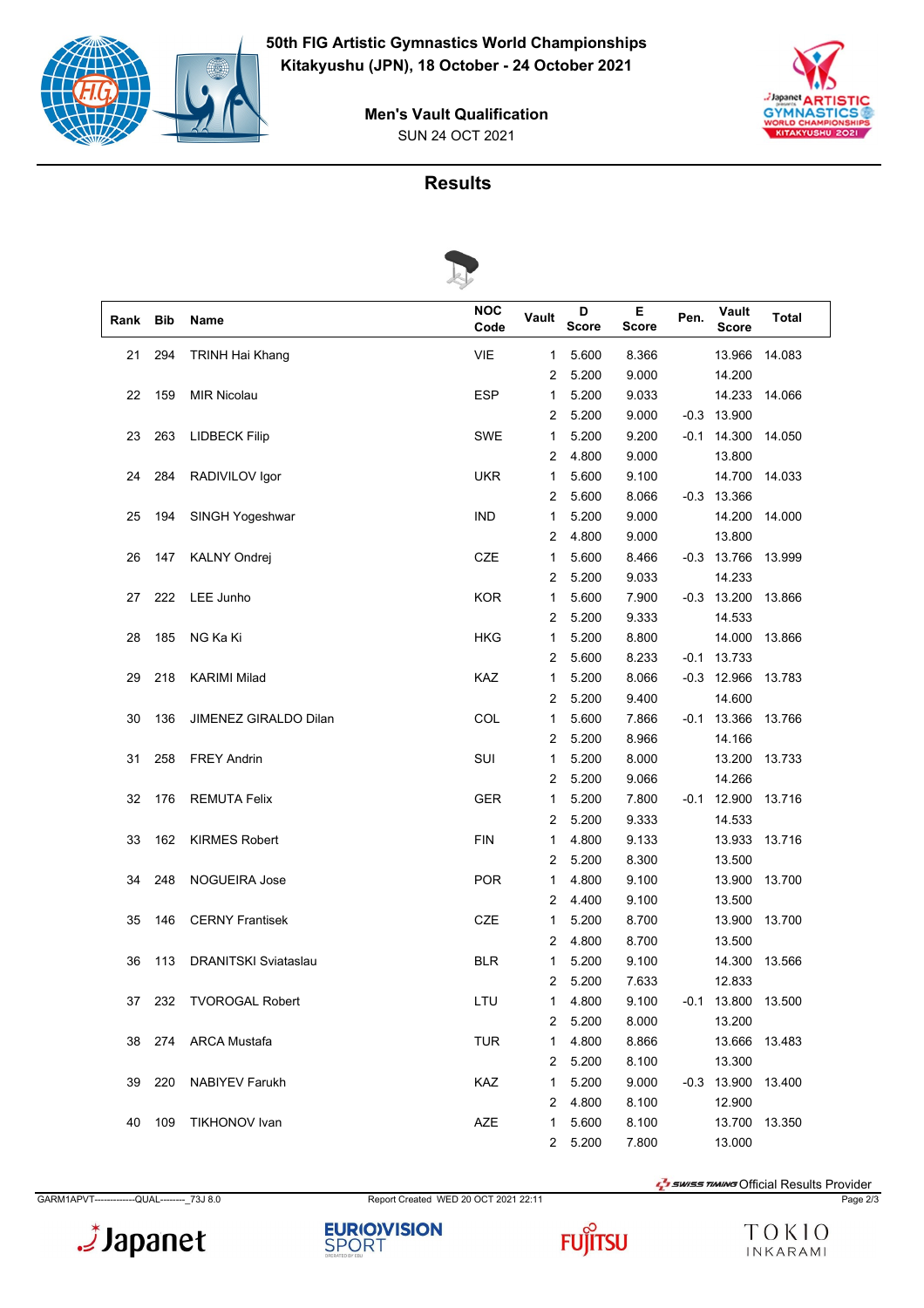



SUN 24 OCT 2021 **Men's Vault Qualification**

#### **Results**



| Rank | <b>Bib</b> | Name                         | <b>NOC</b><br>Code | Vault          | D<br><b>Score</b> | Е<br><b>Score</b> | Pen.   | Vault<br><b>Score</b> | <b>Total</b> |
|------|------------|------------------------------|--------------------|----------------|-------------------|-------------------|--------|-----------------------|--------------|
| 41   | 273        | <b>TSENG Wei-Sheng</b>       | <b>TPE</b>         | 1              | 5.600             | 7.766             |        | 13.366                | 13.333       |
|      |            |                              |                    | 2              | 5.600             | 7.900             | $-0.2$ | 13.300                |              |
| 42   | 234        | <b>MARTINEZ Santos</b>       | <b>MEX</b>         | 1              | 5.200             | 8.133             | $-0.3$ | 13.033                | 13.324       |
|      |            |                              |                    | 2              | 4.800             | 8.916             | $-0.1$ | 13.616                |              |
| 43   | 188        | DOBROVITZ Adam               | <b>HUN</b>         | 1.             | 5.200             | 7.733             |        | 12.933                | 13.316       |
|      |            |                              |                    | 2              | 4.800             | 8.900             |        | 13.700                |              |
| 44   | 228        | <b>ALSAYIGH Jaffar Saleh</b> | <b>KSA</b>         | 1              | 5.200             | 8.400             |        | 13.600                | 13.150       |
|      |            |                              |                    | 2              | 5.200             | 7.700             | $-0.2$ | 12.700                |              |
| 45   | 268        | <b>SURINTORNTA Tikumporn</b> | <b>THA</b>         | 1              | 5.200             | 7.800             | $-0.1$ | 12.900                | 13.000       |
|      |            |                              |                    | 2              | 5.200             | 7.900             |        | 13.100                |              |
| 46   | 229        | <b>PLATE Ricards</b>         | LAT                | 1              | 4.000             | 9.033             |        | 13.033                | 12.699       |
|      |            |                              |                    | $\mathcal{P}$  | 3.200             | 9.166             |        | 12.366                |              |
| 47   | 230        | CHASAZYROVAS Gytis           | LTU                | 1              | 3.200             | 9.133             | $-0.3$ | 12.033                | 12.583       |
|      |            |                              |                    | $\overline{2}$ | 5.200             | 7.933             |        | 13.133                |              |
|      | 264        | <b>RUMBUTIS David</b>        | <b>SWE</b>         | 1              | 5.600             | 7.966             | $-0.3$ | 13.266                | <b>DNF</b>   |
|      |            |                              |                    | 2              |                   |                   |        | <b>DNS</b>            |              |

**Note:**

If a qualified gymnast withdraws from the final, they may be replaced by another gymnast from the same NOC if that gymnast is ranked higher than the nominated reserve gymnasts.

**Legend:**

**D** Difficulty **DIF** Did Not Finish **DNS** Did Not Start **E** Execution **Pen.** Penalty **Q** Qualified for Vault Final **Rx** Reserve for Vault Final **Rx** Reserve for Vault Final

GARM1APVT-------------QUAL----------\_73J 8.0 Report Created WED 20 OCT 2021 22:11 Page 3/3 Page 3/3









SWISS TIMING Official Results Provider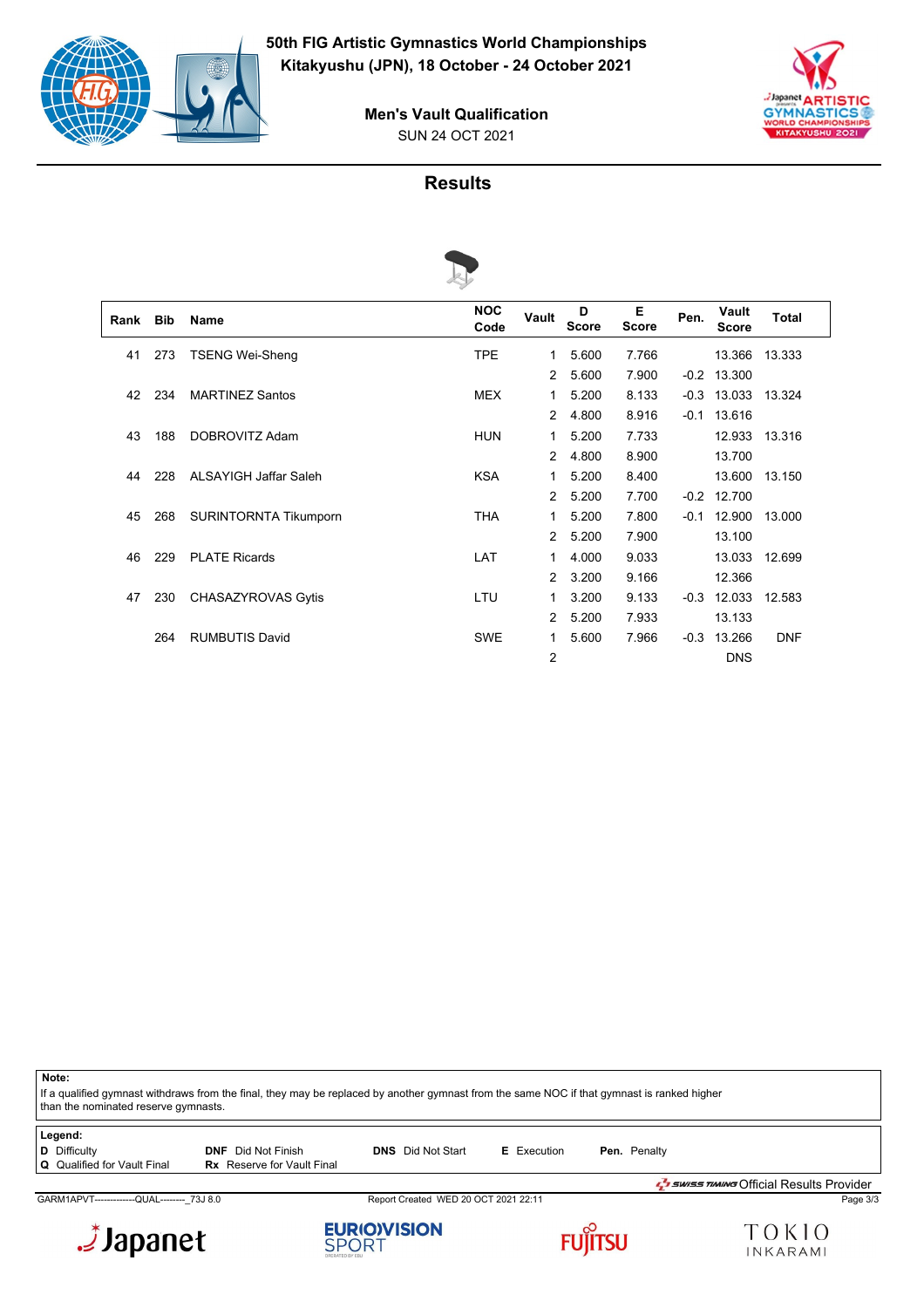







| Rank | <b>Bib</b>                                         | Name                          | <b>NOC</b><br>Code | D<br><b>Score</b> | Е.<br><b>Score</b> | Pen. | Total     |
|------|----------------------------------------------------|-------------------------------|--------------------|-------------------|--------------------|------|-----------|
| 1    | 245                                                | <b>YULO Carlos Edriel</b>     | PHI                | 6.400             | 9.166              |      | 15.566 Q  |
| 2    | 133                                                |                               | <b>CHN</b>         | 6.100             | 9.200              |      | 15.300 Q  |
|      | <b>ZHANG Boheng</b><br>128<br>3<br><b>HU Xuwei</b> |                               | <b>CHN</b>         | 6.300             | 8.933              |      | 15.233 Q  |
| 4    | 131                                                | SHI Cong                      | <b>CHN</b>         | 6.000             | 9.200              |      | 15.200    |
| 5    | 211                                                | <b>HASHIMOTO Daiki</b>        | <b>JPN</b>         | 6.200             | 9.000              |      | 15.200 Q  |
| 6    | 288                                                | <b>MOLDAUER Yul</b>           | <b>USA</b>         | 6.400             | 8.466              |      | 14.866 Q  |
| 7    | 257                                                | <b>BAUMANN Christian</b>      | SUI                | 6.400             | 8.441              |      | 14.841 Q  |
| 8    | 212                                                | KAYA Kazuma                   | <b>JPN</b>         | 6.300             | 8.533              |      | 14.833 Q  |
|      | 117                                                |                               | <b>BRA</b>         |                   |                    |      |           |
| 9    |                                                    | SOUZA Caio                    |                    | 6.100             | 8.700              |      | 14.800 Q  |
| 10   | 144                                                | <b>GEORGIOU Marios</b>        | <b>CYP</b>         | 6.300             | 8.500              |      | 14.800 R1 |
| 11   | 145                                                | <b>GEORGIOU Ilias</b>         | <b>CYP</b>         | 5.600             | 9.166              |      | 14.766 R2 |
| 12   | 236                                                | NUNEZ Isaac                   | MEX                | 6.100             | 8.633              |      | 14.733 R3 |
| 13   | 278                                                | <b>ONDER Ahmet</b>            | <b>TUR</b>         | 6.500             | 8.200              |      | 14.700    |
| 14   | 282                                                | <b>KOVTUN Illia</b>           | <b>UKR</b>         | 6.600             | 8.100              |      | 14.700    |
| 15   | 283                                                | <b>PAKHNIUK Petro</b>         | <b>UKR</b>         | 6.200             | 8.466              |      | 14.666    |
| 16   | 218                                                | <b>KARIMI Milad</b>           | <b>KAZ</b>         | 6.000             | 8.633              |      | 14.633    |
| 17   | 232                                                | <b>TVOROGAL Robert</b>        | LTU                | 5.900             | 8.700              |      | 14.600    |
| 18   | 243                                                | <b>WIBYE Harald</b>           | <b>NOR</b>         | 5.100             | 9.466              |      | 14.566    |
| 19   | 189                                                | <b>MESZAROS Krisztofer</b>    | <b>HUN</b>         | 5.800             | 8.766              |      | 14.566    |
| 20   | 233                                                | <b>JUAREZ Josue</b>           | <b>MEX</b>         | 6.000             | 8.566              |      | 14.566    |
| 21   | 261                                                | <b>SEIFERT Noe</b>            | SUI                | 6.200             | 8.366              |      | 14.566    |
| 22   | 159                                                | <b>MIR Nicolau</b>            | <b>ESP</b>         | 5.900             | 8.566              |      | 14.466    |
| 23   | 280                                                | <b>CHEPURNYI Nazar</b>        | <b>UKR</b>         | 5.900             | 8.533              |      | 14.433    |
| 24   | 253                                                | <b>NAIDIN Sergei</b>          | RGF                | 6.100             | 8.333              |      | 14.433    |
| 25   | 178                                                | <b>TREBING Glenn</b>          | <b>GER</b>         | 5.500             | 8.900              |      | 14.400    |
| 26   | 209                                                | <b>MOZZATO Nicolo</b>         | <b>ITA</b>         | 5.700             | 8.700              |      | 14.400    |
| 27   | 123                                                | <b>COURNOYER Rene</b>         | CAN                | 5.800             | 8.600              |      | 14.400    |
| 28   | 275                                                | <b>ASIL Adem</b>              | <b>TUR</b>         | 5.700             | 8.666              |      | 14.366    |
| 29   | 167                                                | <b>BEVAN Brinn</b>            | <b>GBR</b>         | 6.100             | 8.266              |      | 14.366    |
| 30   | 239                                                | <b>GRUENBERG Jermain</b>      | <b>NED</b>         | 6.100             | 8.233              |      | 14.333    |
| 31   | 223                                                | LEE Junghyo                   | <b>KOR</b>         | 5.500             | 8.800              |      | 14.300    |
| 32   | 270                                                | <b>HUNG Yuan-Hsi</b>          | <b>TPE</b>         | 5.800             | 8.500              |      | 14.300    |
| 33   | 240                                                | <b>RIJKEN Frank</b>           | <b>NED</b>         | 5.700             | 8.433              |      | 14.133    |
| 34   | 220                                                | <b>NABIYEV Farukh</b>         | KAZ                | 5.700             | 8.366              |      | 14.066    |
| 35   | 112                                                | van den KEYBUS Luka           | <b>BEL</b>         | 5.000             | 9.000              |      | 14.000    |
| 36   | 163                                                | <b>KIRMES Oskar</b>           | <b>FIN</b>         | 5.200             | 8.733              |      | 13.933    |
| 36   | 242                                                | <b>HEGGEMSNES Sofus</b>       | <b>NOR</b>         | 5.200             | 8.733              |      | 13.933    |
| 38   | 260                                                | MBOYO Henji                   | SUI                | 5.900             | 8.033              |      | 13.933    |
| 39   | 119                                                | ALEKSANDROV Yordan            | <b>BUL</b>         | 5.500             | 8.400              |      | 13.900    |
| 40   | 135                                                | CALVO MORENO Jossimar Orlando | COL                | 6.700             | 7.166              |      | 13.866    |
| 41   | 125                                                | <b>EMARD William</b>          | CAN                | 5.200             | 8.633              |      | 13.833    |

GARM1APPB-------------QUAL--------\_73I 8.0 Report Created WED 20 OCT 2021 22:30 Page 1/3





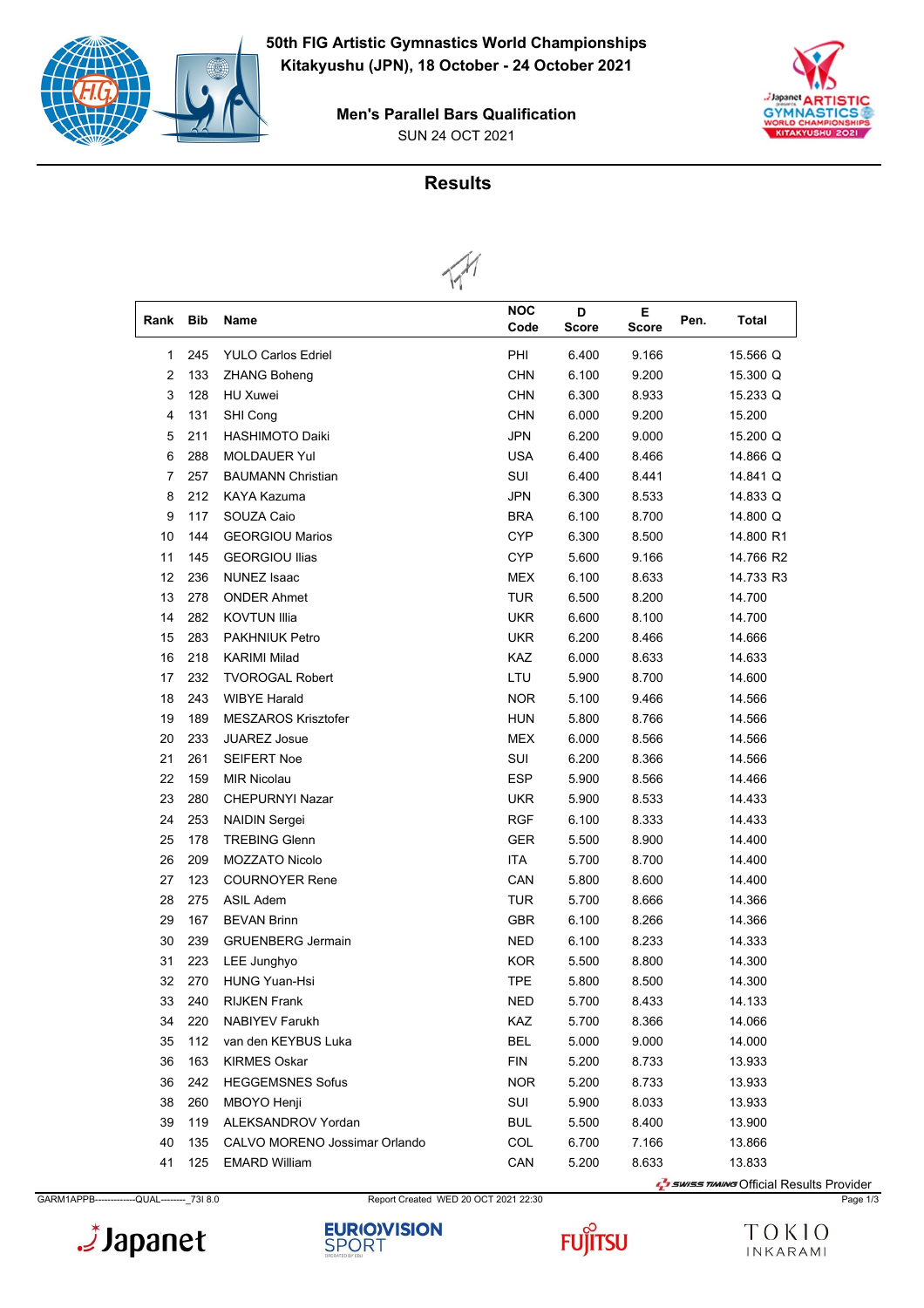







| Rank | <b>Bib</b> | <b>Name</b>                   | <b>NOC</b><br>Code | D<br><b>Score</b> | E.<br><b>Score</b> | Pen.   | <b>Total</b> |
|------|------------|-------------------------------|--------------------|-------------------|--------------------|--------|--------------|
| 42   | 155        | <b>MOHAMED Omar</b>           | EGY                | 5.900             | 7.900              |        | 13.800       |
| 43   | 160        | PLATA Joel                    | <b>ESP</b>         | 5.900             | 7.766              |        | 13.666       |
| 44   | 122        | <b>CLAY Zachary</b>           | CAN                | 5.500             | 8.133              |        | 13.633       |
| 45   | 150        | <b>CHIRIBOGA Israel</b>       | ECU                | 4.800             | 8.800              |        | 13.600       |
| 46   | 153        | <b>AFIFY Mohamed</b>          | EGY                | 5.800             | 7.766              |        | 13.566       |
| 46   | 157        | <b>ABAD Nestor</b>            | <b>ESP</b>         | 5.800             | 7.766              |        | 13.566       |
| 48   | 180        | <b>ILIOPOULOS Nikolaos</b>    | GRE                | 5.400             | 8.133              |        | 13.533       |
| 49   | 254        | POLIASHOV Vladislav           | <b>RGF</b>         | 5.900             | 7.633              |        | 13.533       |
| 50   | 201        | <b>INDIG Eyal</b>             | <b>ISR</b>         | 4.700             | 8.800              |        | 13.500       |
| 51   | 251        | <b>IGNATYEV Nikita</b>        | <b>RGF</b>         | 5.900             | 7.600              |        | 13.500       |
| 52   | 194        | SINGH Yogeshwar               | <b>IND</b>         | 4.700             | 8.766              |        | 13.466       |
| 53   | 237        | ROJO Javier                   | <b>MEX</b>         | 5.100             | 8.366              |        | 13.466       |
| 54   | 174        | <b>HOERR Carlo</b>            | <b>GER</b>         | 5.200             | 8.166              |        | 13.366       |
| 55   | 277        | <b>DEMIR Sercan</b>           | <b>TUR</b>         | 6.200             | 7.166              |        | 13.366       |
| 56   | 292        | NGUYEN van Khanh Phong        | <b>VIE</b>         | 5.300             | 8.033              |        | 13.333       |
| 57   | 176        | <b>REMUTA Felix</b>           | <b>GER</b>         | 5.400             | 7.933              |        | 13.333       |
| 58   | 295        | van Vi Luong                  | <b>VIE</b>         | 5.800             | 7.433              |        | 13.233       |
| 59   | 246        | <b>ALMEIDA Bernardo</b>       | <b>POR</b>         | 4.500             | 8.700              |        | 13.200       |
| 60   | 193        | <b>KUMAR Abhijeet</b>         | <b>IND</b>         | 4.800             | 8.400              |        | 13.200       |
| 61   | 200        | <b>GULIDOV Pavel</b>          | <b>ISR</b>         | 5.200             | 7.966              |        | 13.166       |
| 62   | 269        | <b>HUNG Shih-Tung</b>         | <b>TPE</b>         | 5.100             | 8.033              |        | 13.133       |
| 63   | 137        | <b>MARTINEZ MORENO Andres</b> | COL                | 5.200             | 7.900              |        | 13.100       |
| 64   | 107        | <b>RUDY Ricardo</b>           | AUT                | 4.000             | 8.966              |        | 12.966       |
| 65   | 230        | CHASAZYROVAS Gytis            | LTU                | 4.800             | 8.466              | $-0.3$ | 12.966       |
| 66   | 248        | <b>NOGUEIRA Jose</b>          | <b>POR</b>         | 3.900             | 9.033              |        | 12.933       |
| 67   | 121        | <b>TRIFONOV Teodor</b>        | <b>BUL</b>         | 4.200             | 8.666              |        | 12.866       |
| 68   | 187        | <b>BATORI Szabolcs</b>        | <b>HUN</b>         | 4.300             | 8.566              |        | 12.866       |
| 69   | 190        | <b>TOMCSANYI Benedek</b>      | HUN                | 5.500             | 7.333              |        | 12.833       |
| 70   | 222        | LEE Junho                     | <b>KOR</b>         | 4.700             | 8.100              |        | 12.800       |
| 71   | 265        | <b>VANSTROEM Kim</b>          | <b>SWE</b>         | 4.400             | 8.300              |        | 12.700       |
| 72   | 247        | <b>CAMPOS Guilherme</b>       | POR                | 3.800             | 8.866              |        | 12.666       |
| 73   | 224        | RYU Sunghyun                  | KOR                | 5.400             | 7.266              |        | 12.666       |
| 74   | 104        | <b>BENDA Alexander</b>        | <b>AUT</b>         | 4.700             | 7.933              |        | 12.633       |
| 75   | 134        | <b>BOHORQUEZ Kristopher</b>   | COL                | 4.800             | 7.833              |        | 12.633       |
| 76   | 266        | AL SOULIMAN Yazan             | <b>SYR</b>         | 3.800             | 8.733              |        | 12.533       |
| 77   | 196        | <b>GUDMUNDSSON Martin</b>     | ISL                | 3.900             | 8.600              |        | 12.500       |
| 78   | 198        | <b>REINHARDSSON Valgard</b>   | ISL                | 4.400             | 8.066              |        | 12.466       |
| 79   | 152        | ABDELRAHMAN Ahmed             | EGY                | 4.700             | 7.633              |        | 12.333       |
| 80   | 113        | DRANITSKI Sviataslau          | <b>BLR</b>         | 4.600             | 7.600              |        | 12.200       |
| 81   | 271        | LIN Guan-Yi                   | <b>TPE</b>         | 5.100             | 7.100              |        | 12.200       |
| 82   | 184        | TSOLAKIDIS Stefanos           | GRE                | 5.300             | 6.900              |        | 12.200       |

GARM1APPB-------------QUAL--------\_73I 8.0 Report Created WED 20 OCT 2021 22:30 Page 2/3





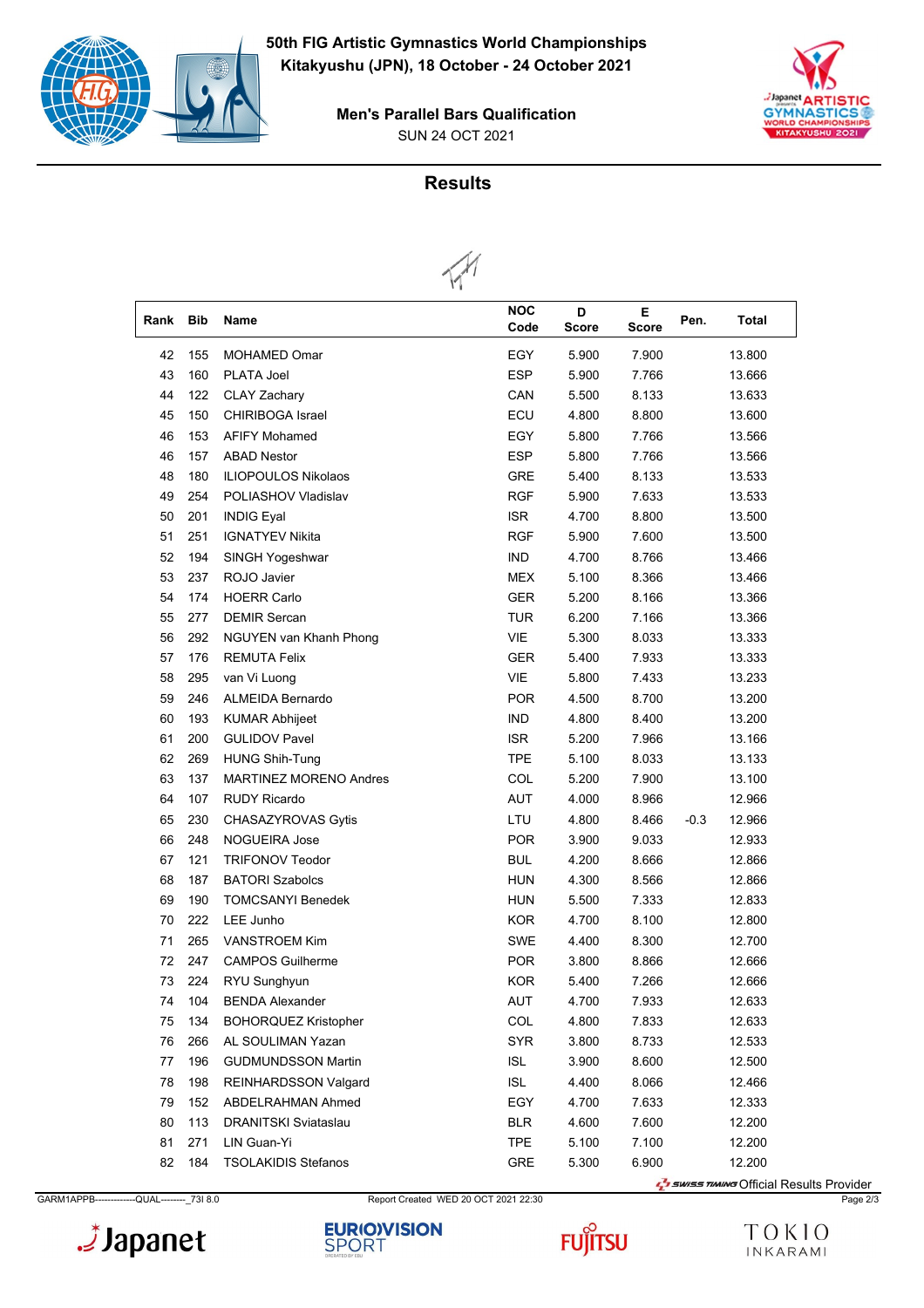







| Rank | <b>Bib</b> | <b>Name</b>                 | <b>NOC</b><br>Code | D<br><b>Score</b> | Е<br><b>Score</b> | Pen.   | <b>Total</b> |  |
|------|------------|-----------------------------|--------------------|-------------------|-------------------|--------|--------------|--|
| 83   | 199        | <b>THORISSON Jonas Ingi</b> | <b>ISL</b>         | 3.900             | 8.233             |        | 12.133       |  |
| 84   | 170        | NATHAN Joshua               | <b>GBR</b>         | 5.400             | 6.733             |        | 12.133       |  |
| 85   | 102        | <b>KHACHIKYAN Gagik</b>     | <b>ARM</b>         | 3.900             | 8.166             |        | 12.066       |  |
| 86   | 217        | <b>IMARJANOV IIfrat</b>     | <b>KAZ</b>         | 4.700             | 7.666             | $-0.3$ | 12.066       |  |
| 87   | 162        | <b>KIRMES Robert</b>        | <b>FIN</b>         | 4.500             | 7.466             |        | 11.966       |  |
| 88   | 146        | <b>CERNY Frantisek</b>      | <b>CZE</b>         | 4.500             | 7.266             |        | 11.766       |  |
| 89   | 294        | TRINH Hai Khang             | <b>VIE</b>         | 5.100             | 6.600             |        | 11.700       |  |
| 90   | 244        | <b>BROSZIO Pablo</b>        | <b>PAN</b>         | 3.600             | 7.933             |        | 11.533       |  |
| 91   | 231        | <b>KUZMICKAS Tomas</b>      | LTU                | 4.800             | 6.600             |        | 11.400       |  |
| 92   | 111        | <b>KUAVITA Noah</b>         | <b>BEL</b>         | 5.700             | 5.600             |        | 11.300       |  |
| 93   | 227        | <b>ALSAMIRI Nasser</b>      | <b>KSA</b>         | 3.100             | 7.833             |        | 10.933       |  |
| 94   | 267        | <b>BAOBENMAD Suphacheep</b> | <b>THA</b>         | 4.400             | 6.233             |        | 10.633       |  |
| 95   | 168        | <b>CEMLYN-JONES Joseph</b>  | <b>GBR</b>         | 5.100             | 4.833             |        | 9.933        |  |
| 96   | 229        | <b>PLATE Ricards</b>        | LAT                | 4.000             | 5.166             |        | 9.166        |  |
|      | 164        | <b>KOSKI Elias</b>          | <b>FIN</b>         |                   |                   |        | <b>DNS</b>   |  |
|      | 192        | <b>KUMAR Ashish</b>         | <b>IND</b>         |                   |                   |        | <b>DNS</b>   |  |
|      | 264        | <b>RUMBUTIS David</b>       | <b>SWE</b>         |                   |                   |        | <b>DNS</b>   |  |

**Note:** If a qualified gymnast withdraws from the final, they may be replaced by another gymnast from the same NOC if that gymnast is ranked higher than the nominated reserve gymnasts.

| Legend:                                   |                          |                    |                     |                                                 |
|-------------------------------------------|--------------------------|--------------------|---------------------|-------------------------------------------------|
| D Difficulty                              | <b>DNS</b> Did Not Start | <b>E</b> Execution | <b>Pen.</b> Penalty | <b>Q</b> Qualified for Parallel Bars Final      |
| <b>Rx</b> Reserve for Parallel Bars Final |                          |                    |                     |                                                 |
|                                           |                          |                    |                     | <b>J</b> swiss TIMING Official Results Provider |

GARM1APPB-------------QUAL--------\_73I 8.0 Report Created WED 20 OCT 2021 22:30 Page 3/3







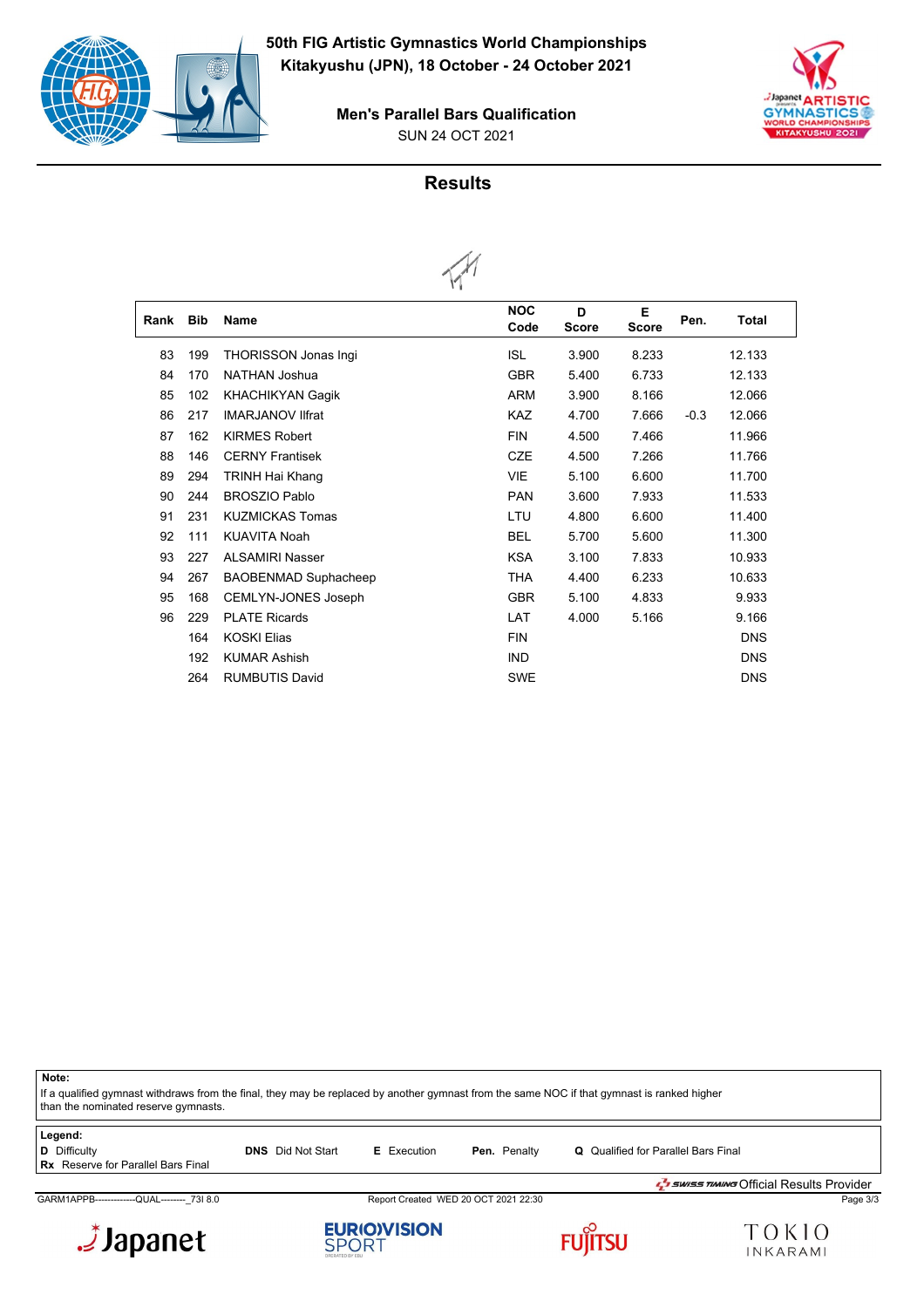





| Rank | <b>Bib</b> | Name                         | <b>NOC</b><br>Code | D<br>Score | Е<br><b>Score</b> | Pen. | Total     |
|------|------------|------------------------------|--------------------|------------|-------------------|------|-----------|
| 1    | 211        | <b>HASHIMOTO Daiki</b>       | <b>JPN</b>         | 6.500      | 8.133             |      | 14.633 Q  |
| 2    | 128        | HU Xuwei                     | <b>CHN</b>         | 6.400      | 8.133             |      | 14.533 Q  |
| 3    | 218        | <b>KARIMI Milad</b>          | KAZ                | 6.400      | 8.033             |      | 14.433 Q  |
| 4    | 287        | <b>MALONE Brody</b>          | <b>USA</b>         | 6.500      | 7.866             |      | 14.366 Q  |
| 5    | 214        | UCHIMURA Kohei               | <b>JPN</b>         | 6.300      | 8.000             |      | 14.300 Q  |
| 6    | 207        | <b>MACCHINI Carlo</b>        | <b>ITA</b>         | 6.300      | 7.966             |      | 14.266 Q  |
| 7    | 145        | <b>GEORGIOU Ilias</b>        | <b>CYP</b>         | 5.800      | 8.433             |      | 14.233 Q  |
| 8    | 282        | <b>KOVTUN Illia</b>          | <b>UKR</b>         | 6.200      | 8.000             |      | 14.200 Q  |
| 9    | 133        | <b>ZHANG Boheng</b>          | <b>CHN</b>         | 6.200      | 7.966             |      | 14.166 R1 |
| 10   | 173        | <b>BRETSCHNEIDER Andreas</b> | <b>GER</b>         | 6.200      | 7.900             |      | 14.100 R2 |
| 11   | 111        | <b>KUAVITA Noah</b>          | BEL                | 6.000      | 8.066             |      | 14.066 R3 |
| 12   | 255        | STRETOVICH Ivan              | <b>RGF</b>         | 6.300      | 7.700             |      | 14.000    |
| 13   | 212        | KAYA Kazuma                  | JPN                | 6.100      | 7.866             |      | 13.966    |
| 14   | 110        | <b>GENTGES Maxime</b>        | BEL                | 5.600      | 8.300             |      | 13.900    |
| 15   | 191        | <b>VECSERNYES David</b>      | <b>HUN</b>         | 5.800      | 8.066             |      | 13.866    |
| 16   | 131        | SHI Cong                     | <b>CHN</b>         | 6.100      | 7.766             |      | 13.866    |
| 17   | 275        | <b>ASIL Adem</b>             | TUR                | 6.200      | 7.633             |      | 13.833    |
| 18   | 260        | MBOYO Henji                  | SUI                | 5.800      | 8.000             |      | 13.800    |
| 19   | 203        | <b>MYAKININ Alexander</b>    | <b>ISR</b>         | 6.100      | 7.700             |      | 13.800    |
| 20   | 116        | <b>MARIANO Arthur</b>        | <b>BRA</b>         | 6.200      | 7.566             |      | 13.766    |
| 21   | 112        | van den KEYBUS Luka          | <b>BEL</b>         | 5.600      | 8.066             |      | 13.666    |
| 22   | 232        | <b>TVOROGAL Robert</b>       | LTU                | 6.000      | 7.600             |      | 13.600    |
| 23   | 251        | <b>IGNATYEV Nikita</b>       | RGF                | 5.600      | 7.833             |      | 13.433    |
| 24   | 124        | <b>DOLCI Felix</b>           | CAN                | 5.600      | 7.800             |      | 13.400    |
| 25   | 104        | <b>BENDA Alexander</b>       | AUT                | 5.200      | 8.166             |      | 13.366    |
| 26   | 224        | RYU Sunghyun                 | <b>KOR</b>         | 4.900      | 8.433             |      | 13.333    |
| 27   | 242        | <b>HEGGEMSNES Sofus</b>      | <b>NOR</b>         | 5.000      | 8.300             |      | 13.300    |
| 28   | 189        | <b>MESZAROS Krisztofer</b>   | HUN                | 5.300      | 8.000             |      | 13.300    |
| 29   | 288        | <b>MOLDAUER Yul</b>          | USA                | 5.300      | 7.933             |      | 13.233    |
| 30   | 223        | LEE Junghyo                  | <b>KOR</b>         | 5.100      | 8.100             |      | 13.200    |
| 31   | 117        | SOUZA Caio                   | <b>BRA</b>         | 5.700      | 7.500             |      | 13.200    |
| 32   | 170        | NATHAN Joshua                | GBR                | 5.000      | 8.166             |      | 13.166    |
| 33   | 236        | NUNEZ Isaac                  | MEX                | 5.700      | 7.466             |      | 13.166    |
| 34   | 125        | <b>EMARD William</b>         | CAN                | 4.800      | 8.333             |      | 13.133    |
| 35   | 160        | PLATA Joel                   | <b>ESP</b>         | 5.400      | 7.700             |      | 13.100    |
| 36   | 281        | <b>HRYKO Vladyslav</b>       | <b>UKR</b>         | 5.100      | 7.966             |      | 13.066    |
| 37   | 270        | <b>HUNG Yuan-Hsi</b>         | <b>TPE</b>         | 5.000      | 8.000             |      | 13.000    |
| 38   | 278        | <b>ONDER Ahmet</b>           | <b>TUR</b>         | 5.700      | 7.266             |      | 12.966    |
| 39   | 163        | <b>KIRMES Oskar</b>          | <b>FIN</b>         | 4.600      | 8.300             |      | 12.900    |

GARM1APHB-------------QUAL--------\_73I 8.0 Report Created WED 20 OCT 2021 22:36 Page 1/3

 135 CALVO MORENO Jossimar Orlando COL 5.700 7.166 12.866 41 243 WIBYE Harald **NOR** 4.500 8.333 12.833







**T** swiss TIMING Official Results Provider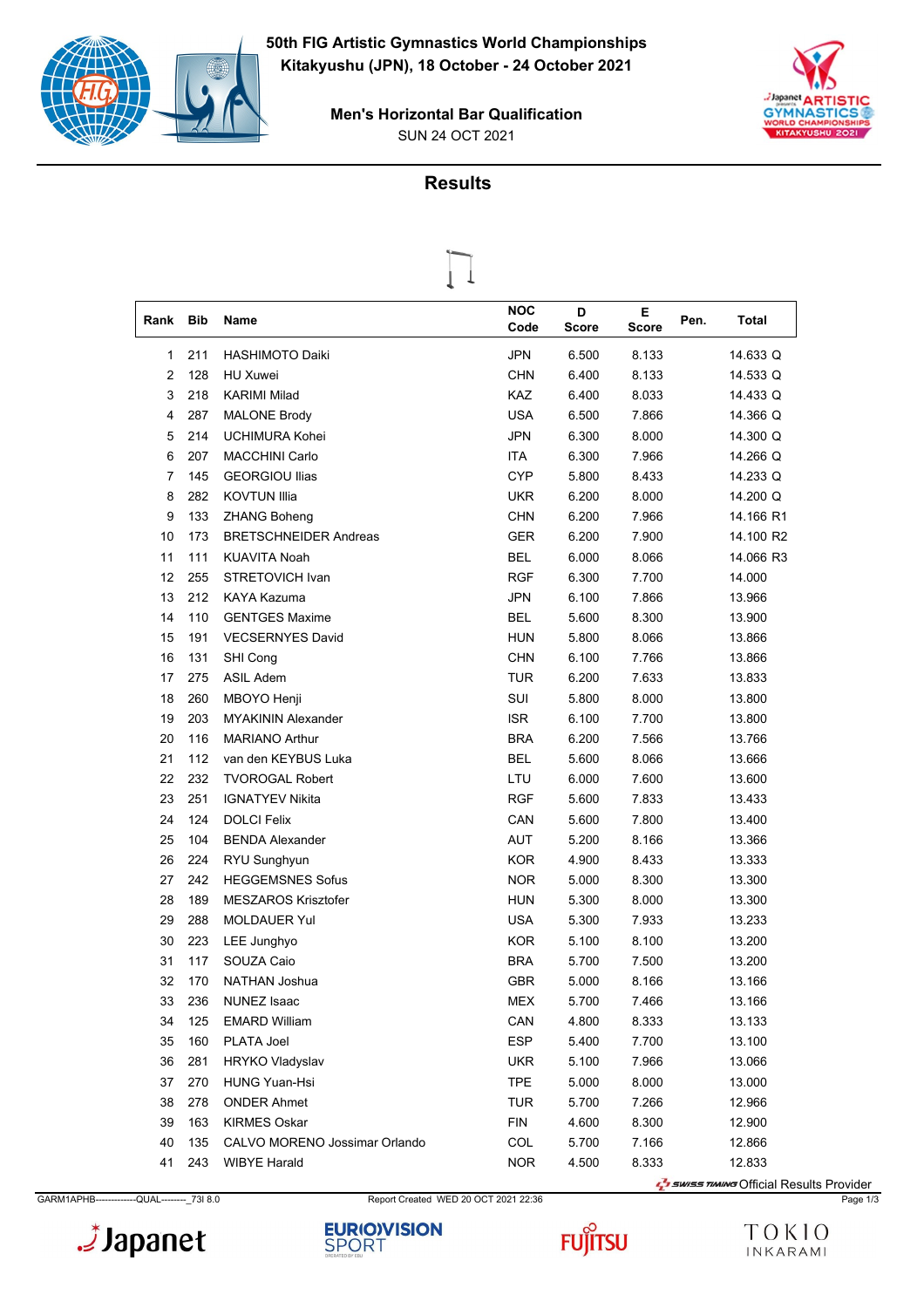

SUN 24 OCT 2021 **Men's Horizontal Bar Qualification**



|      |            | ъ                             |                    |            |                   |               |  |
|------|------------|-------------------------------|--------------------|------------|-------------------|---------------|--|
| Rank | <b>Bib</b> | Name                          | <b>NOC</b><br>Code | D<br>Score | Е<br><b>Score</b> | Pen.<br>Total |  |
| 42   | 180        | <b>ILIOPOULOS Nikolaos</b>    | <b>GRE</b>         | 5.300      | 7.533             | 12.833        |  |
| 43   | 144        | <b>GEORGIOU Marios</b>        | <b>CYP</b>         | 5.900      | 6.900             | 12.800        |  |
| 44   | 150        | <b>CHIRIBOGA Israel</b>       | ECU                | 4.600      | 8.133             | 12.733        |  |
| 45   | 178        | <b>TREBING Glenn</b>          | <b>GER</b>         | 5.000      | 7.733             | 12.733        |  |
| 46   | 292        | NGUYEN van Khanh Phong        | <b>VIE</b>         | 4.500      | 8.200             | 12.700        |  |
| 47   | 138        | SANDOVAL AFANADOR Javier      | COL                | 5.300      | 7.366             | 12.666        |  |
| 48   | 168        | CEMLYN-JONES Joseph           | <b>GBR</b>         | 4.700      | 7.933             | 12.633        |  |
| 49   | 201        | <b>INDIG Eyal</b>             | <b>ISR</b>         | 4.500      | 8.100             | 12.600        |  |
| 50   | 119        | ALEKSANDROV Yordan            | <b>BUL</b>         | 5.200      | 7.366             | 12.566        |  |
| 51   | 157        | <b>ABAD Nestor</b>            | <b>ESP</b>         | 5.500      | 7.000             | 12.500        |  |
| 52   | 161        | <b>VERA Adria</b>             | <b>ESP</b>         | 5.000      | 7.466             | 12.466        |  |
| 53   | 265        | <b>VANSTROEM Kim</b>          | <b>SWE</b>         | 4.200      | 8.200             | 12.400        |  |
| 54   | 196        | <b>GUDMUNDSSON Martin</b>     | <b>ISL</b>         | 4.000      | 8.266             | 12.266        |  |
| 54   | 248        | <b>NOGUEIRA Jose</b>          | <b>POR</b>         | 4.000      | 8.266             | 12.266        |  |
| 56   | 199        | THORISSON Jonas Ingi          | <b>ISL</b>         | 4.200      | 8.066             | 12.266        |  |
| 57   | 229        | <b>PLATE Ricards</b>          | LAT                | 4.700      | 7.533             | 12.233        |  |
| 58   | 146        | <b>CERNY Frantisek</b>        | <b>CZE</b>         | 5.000      | 7.200             | 12.200        |  |
| 59   | 137        | <b>MARTINEZ MORENO Andres</b> | COL                | 4.200      | 7.933             | 12.133        |  |
| 59   | 198        | <b>REINHARDSSON Valgard</b>   | <b>ISL</b>         | 4.200      | 7.933             | 12.133        |  |
| 61   | 193        | <b>KUMAR Abhijeet</b>         | <b>IND</b>         | 4.500      | 7.633             | 12.133        |  |
| 62   | 220        | <b>NABIYEV Farukh</b>         | <b>KAZ</b>         | 4.900      | 7.100             | 12.000        |  |
| 63   | 174        | <b>HOERR Carlo</b>            | <b>GER</b>         | 5.200      | 6.800             | 12.000        |  |
| 64   | 259        | <b>KRATTER Moreno</b>         | SUI                | 5.500      | 6.475             | 11.975        |  |
| 65   | 231        | <b>KUZMICKAS Tomas</b>        | LTU                | 4.800      | 7.166             | 11.966        |  |
| 66   | 253        | <b>NAIDIN Sergei</b>          | <b>RGF</b>         | 5.800      | 6.100             | 11.900        |  |
| 67   | 107        | <b>RUDY Ricardo</b>           | AUT                | 3.500      | 8.333             | 11.833        |  |
| 68   | 155        | MOHAMED Omar                  | EGY                | 4.600      | 7.200             | 11.800        |  |
| 68   | 285        | VASHCHENKO Roman              | <b>UKR</b>         | 4.600      | 7.200             | 11.800        |  |
| 70   | 162        | <b>KIRMES Robert</b>          | <b>FIN</b>         | 4.600      | 7.166             | 11.766        |  |
| 71   | 239        | <b>GRUENBERG Jermain</b>      | NED                | 4.100      | 7.600             | 11.700        |  |
| 72   | 246        | <b>ALMEIDA Bernardo</b>       | <b>POR</b>         | 4.400      | 7.233             | 11.633        |  |
| 73   | 151        | ABDELHALEEM Abdelrahman       | EGY                | 4.400      | 7.200             | 11.600        |  |
| 74   | 121        | <b>TRIFONOV Teodor</b>        | BUL                | 4.600      | 6.900             | 11.500        |  |
| 75   | 230        | CHASAZYROVAS Gytis            | LTU                | 3.800      | 7.600             | 11.400        |  |
| 76   | 233        | <b>JUAREZ Josue</b>           | <b>MEX</b>         | 4.500      | 6.833             | 11.333        |  |
| 77   | 153        | <b>AFIFY Mohamed</b>          | EGY                | 4.500      | 6.800             | 11.300        |  |
| 78   | 279        | <b>SENER Kerem</b>            | <b>TUR</b>         | 4.400      | 6.766             | 11.166        |  |
| 79   | 113        | <b>DRANITSKI Sviataslau</b>   | <b>BLR</b>         | 4.400      | 6.633             | 11.033        |  |
| 80   | 123        | <b>COURNOYER Rene</b>         | CAN                | 5.200      | 5.833             | 11.033        |  |
| 81   | 247        | <b>CAMPOS Guilherme</b>       | POR                | 4.000      | 6.966             | 10.966        |  |
| 82   | 109        | <b>TIKHONOV Ivan</b>          | AZE                | 5.400      | 5.566             | 10.966        |  |



**T** swiss TIMING Official Results Provider